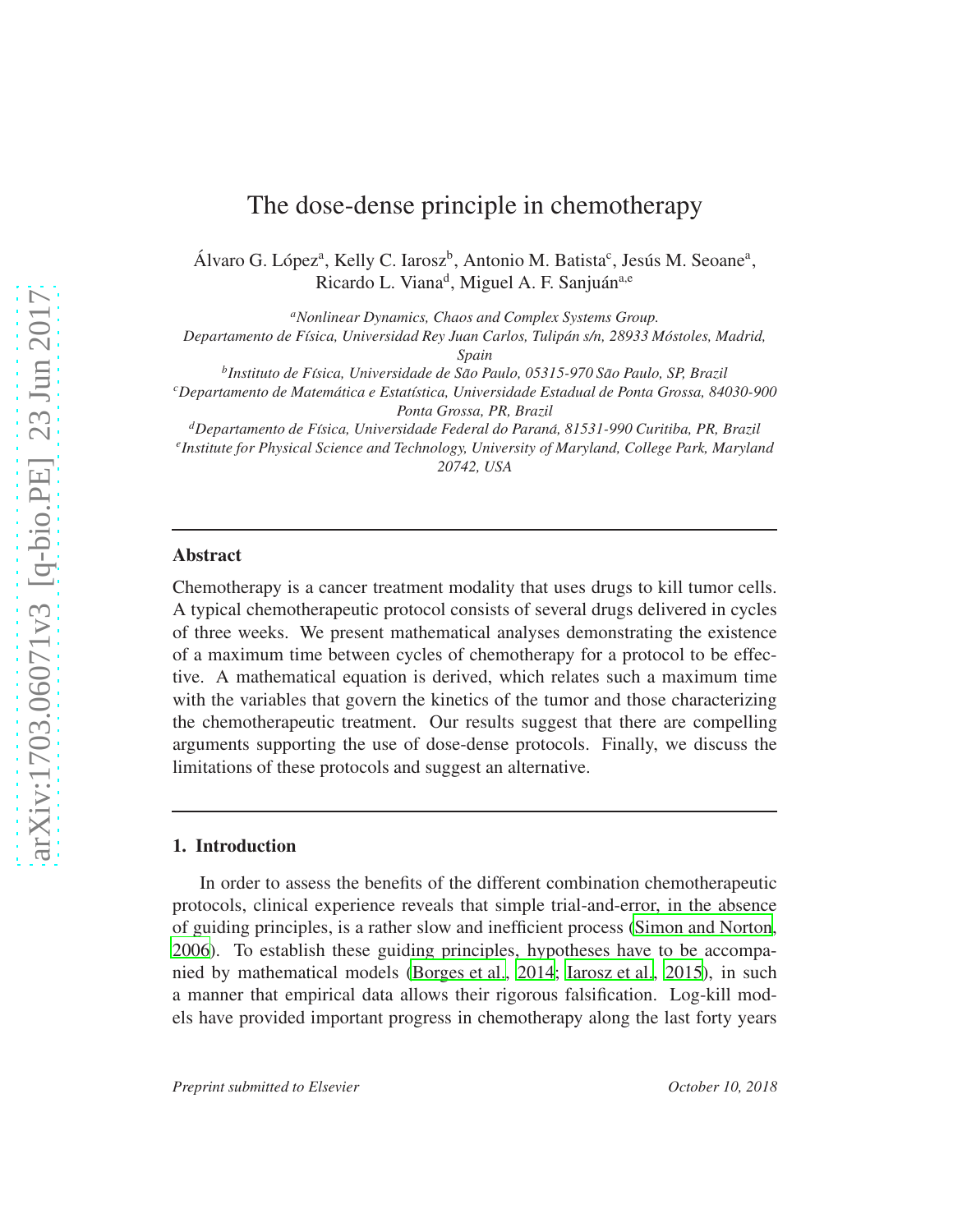[\(Norton, 2014\)](#page-20-2), specially concerning haematological cancers. However, randomized trials carried out in recent decades [\(Bonadona et al.](#page-18-1), [1995;](#page-18-1) [Hudis et al., 1999](#page-19-0); [Citron et al., 2003\)](#page-19-1) have demonstrated that the periodicity of the cycles is very important, as well. One of the reasons that support this fact is that tumors grow between cycles of chemotherapy. Even worse, some of these proliferating cells could be resistant to further treatment. Another reason is that there is evidence suggesting that the rate of destruction by chemotherapy is proportional to the rate of growth of the same tumor in the absence of therapy [\(Simon and Norton, 2006](#page-20-0)). This statement is formally known as the Norton-Simon hypothesis. According to it, and because many solid tumors follow Gompertzian or sigmoidal growth [\(Laird, 1964;](#page-20-3) [Norton](#page-20-4), [1988](#page-20-4)), bigger tumors are less susceptible to therapy. All these facts have led to the introduction of the concept of dose-dense protocols in chemotherapy. Dose-dense chemotherapy is based on the increase in the frequency of drug delivery to avoid regrowth between cycles and achieve the maximum cancer cell kill. It has been an important breakthrough in the evolution of chemotherapy for breast cancer and lymphoma [\(Hudis and Schmitz, 2004](#page-20-5)).

However, dose-dense protocols of chemotherapy are still being debated [\(Foukakis et al.,](#page-19-2) [2016\)](#page-19-2), and no general consensus has been reached on their beneficial properties. Moreover, as far as the authors are concerned, the role of dose-density compared to dose-intensity has not been addressed in previous modeling efforts [\(Panneta and Adam, 1995](#page-20-6); [Pinho et al., 2002](#page-20-7); [De Pillis et al.](#page-19-3), [2006\)](#page-19-3) on chemotherapy. The importance of the Norton-Simon hypothesis and how it affects the dosedense principle has not been rigorously established neither. This novel features can be studied by introducing protocols of chemotherapy that are in closer resemblance to those used in the clinical practice. For this purpose, we devise a new one-dimensional map for chemotherapy from a well-established continuous mathematical model. The discrete model is used to demonstrate the existence of a maximum time between cycles of chemotherapy for a treatment to be able to reduce the tumor mass. The continuous mathematical model assumes the the sigmoidal growth of tumors, although other types of growth can be considered to obtain similar conclusions. Concerning chemotherapy, it is represented by means of the Exponential Kill Model [\(Gardner](#page-19-4), [1996\)](#page-19-4), which was developed in the last decade, and includes features that go beyond traditional log-kill models. We do not need to assume the Norton-Simon hypothesis to develop our ideas. Nevertheless, we show that such hypothesis enhances the forcefulness of our results. Before developing our ideas, it is convenient to put on a clear physical basis some concepts commonly used in the arrangement of chemotherapeutic protocols, which might be potentially confusing.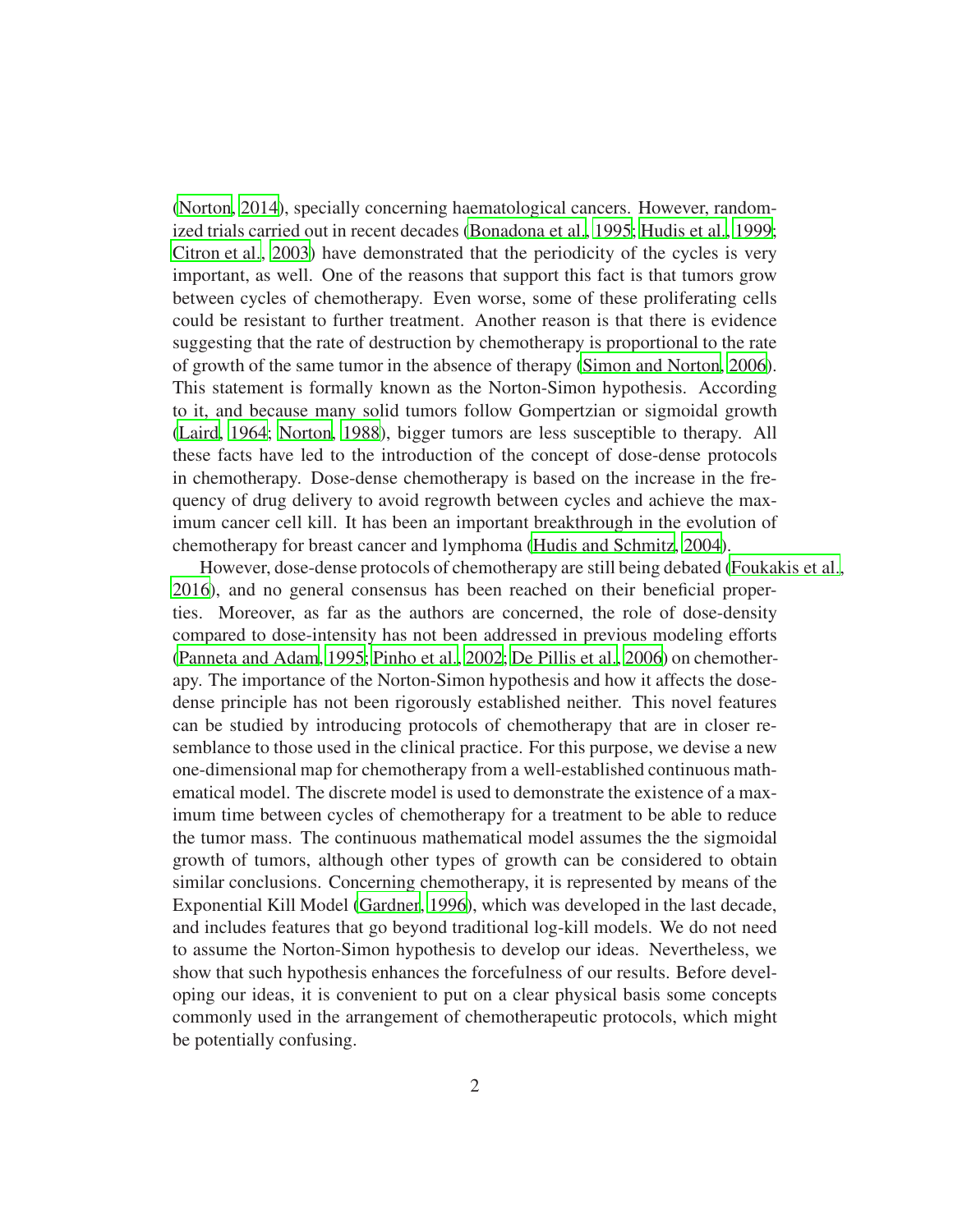## 2. Protocols of chemotherapy

Chemotherapy can be used in several ways [\(Pazdur et al.](#page-20-8), [2005\)](#page-20-8). Among its different uses, it can be administered concurrently with other treatments, such as radiation and surgery (adjuvant chemotherapy). It can also be administered in a long-term setting at low-doses, to a patient who has achieved a complete remission, with the intent of delaying the regrowth of residual tumor cells (maintenance chemotherapy). Or it can be delivered to prolong life, to a patient whose cure is not likely (palliative chemotherapy). In all these cases, chemotherapy is com-monly delivered in periodic cycles of three weeks<sup>[1](#page-2-0)</sup>, which seems to be the time required for the organism to recuperate from the toxic side-effects of the therapy (*e.g.* to replenish cells originated in the bone marrow). Finally, a cycle of chemotherapy consists of several drugs, which are frequently administered intravenously through continuous infusion. These infusions can last from half an hour to several hours. Therefore, four elementary variables associated to a chemotherapeutic protocol can be distinguished. During a cycle, for each drug, there is a variable representing the dose administered  $D$ , another that symbolizes the total duration of the infusion  $t_a$  and a third variable that represents the rate of elimination of such drug from the bloodstream  $k$ . Finally, one more variable representing the time T between the successive cycles of the treatment is necessary.

There are two fundamental concepts related to these variables. The first is *dose-intensity*, which is defined as the total dose of drug administrated during a treatment, divided by the duration of the treatment [\(Fornier and Norton](#page-19-5), [2005](#page-19-5)). The second concept is *dose-density*, and it can be precisely defined as the period T between the cycles of the treatment [\(Fornier and Norton, 2005](#page-19-5)). Several protocols illustrating these two concepts are shown in Fig. [1.](#page-3-0) The confusing point is that, since dose-intensity is defined as an average, there are two ways in which it can be incremented. The first is to increase the dose of a drug (or the number of drugs) given in a cycle. The second is to shorten the treatment by an increase of dose-density (keeping fixed the total amount of drug delivered and the number of cycles). To avoid this ambiguity, dose-intensity must be defined at every instant of time, as the rate at which drug flows into the body  $I(t) = dD/dt$ . However, in practice, we also define the dose-intensity as an average. In particular, we say that the dose-intensity  $\langle I \rangle$  is the average of the instantaneous dose-intensity  $I(t)$  over

<span id="page-2-0"></span><sup>&</sup>lt;sup>1</sup>Information about standard protocols of chemotherapy has been drawn from: [http://www.bccancer.bc.ca/health-professionals/professional-resources/chemotherapy-protocols.](http://www.bccancer.bc.ca/health-professionals/professional-resources/chemotherapy-protocols)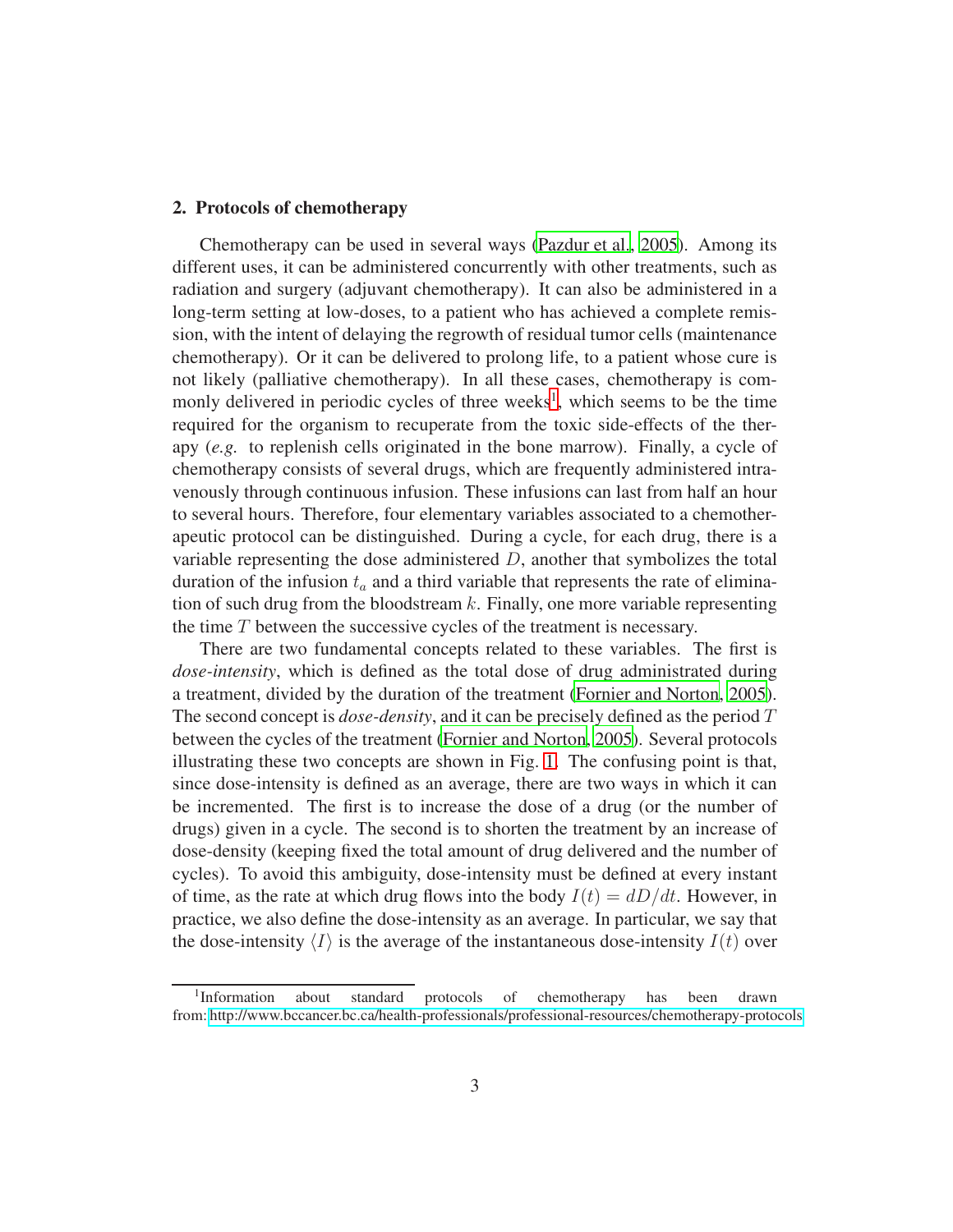

<span id="page-3-0"></span>Figure 1: Protocols of chemotherapy. (a) A reference protocol of chemotherapy consisting of four cycles of the same dose of drug, given every three weeks. (b) A protocol that is more doseintense than the reference, because higher doses of the drug are administered (higher  $D$ ). (c) A protocol that is more dose-intense, again because more drug is administered in a cycle, but through a longer continuous infusion (higher  $t_a$ ). (d) A protocol consisting of four cycles, which is more dose-dense than the reference, because the frequency of the cycles is increased (lower  $T$ ) to one week.

a cycle of chemotherapy. Mathematically, this can be written as

<span id="page-3-1"></span>
$$
\langle I \rangle = \frac{1}{T} \int_0^T I(t) dt.
$$
 (1)

Now, this concept is independent of dose-density and the only way to increase it is through an increase of dose or through the addition of more drugs to a cycle. To conclude, we recall that other concepts, such as the cumulative dose, do not play any role in our study, since drugs barely accumulate when the time between cycles is considerably longer than the half-lives of the drugs. For the same reason, the time along which drugs are administrated  $t_a$  through continuous infusion, is neglected.

## 3. Model description

To develop our ideas, a one-dimensional nonhomogeneous ODE model governing the dynamics of a solid tumor under the effect of cytotoxic drugs is considered. The kinetics of the tumor is assumed to be Gompertzian, although for mathematical simplicity, the logistic equation is used. The chemotherapeutic protocol is represented by means of the Exponential Kill Model, which was designed regarding *in vitro* data [\(Gardner, 1996\)](#page-19-4) and has also been tested against *in vivo*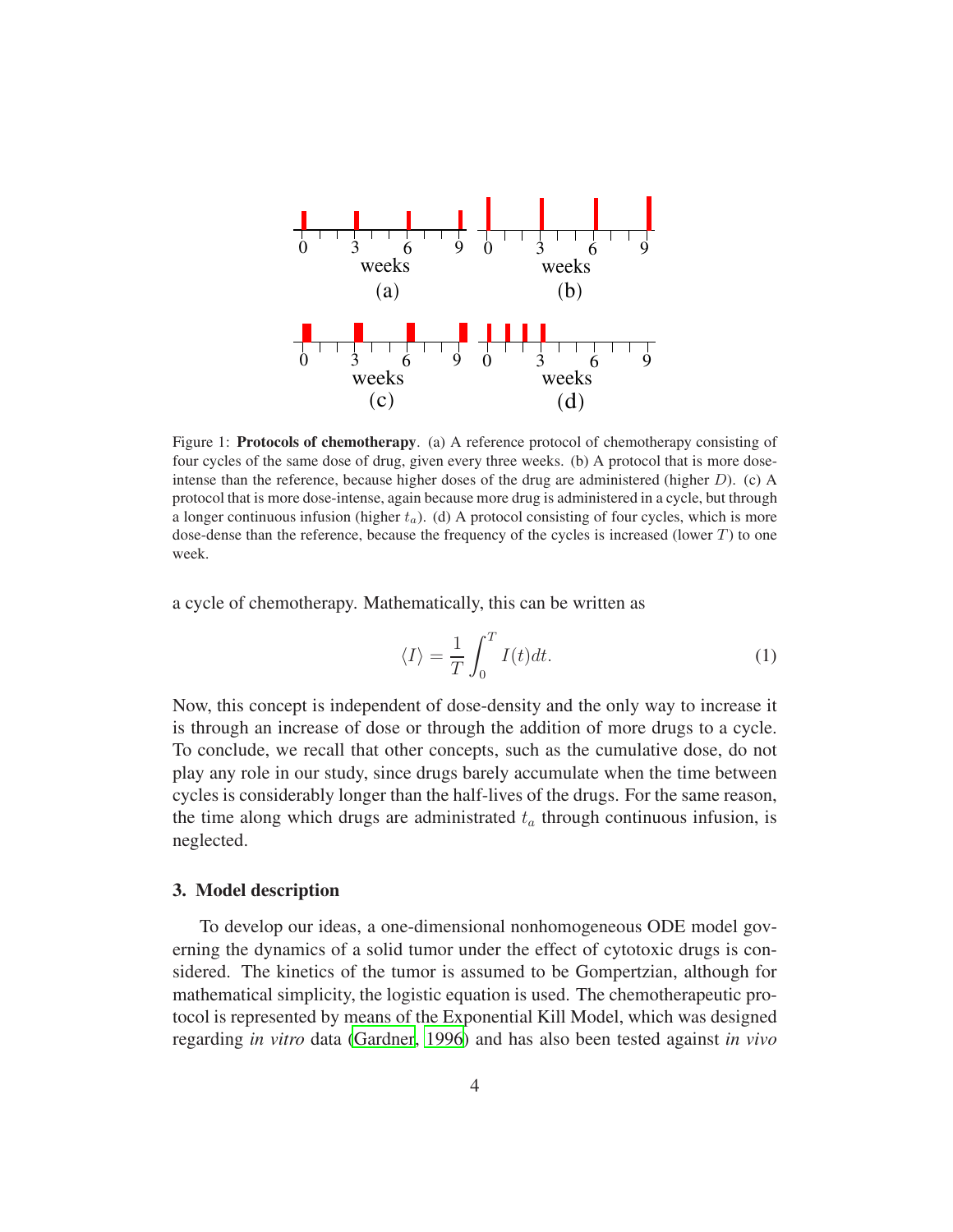

<span id="page-4-0"></span>Figure 2: The drug input. The arrows represent a protocol of four cycles of chemotherapy modeled through a series of Dirac delta functions. The dashed line represents the concentration of the drug as it is eliminated from the organism.

results (López et al., [2014\)](#page-20-9). Therefore, the mathematical equation can be written as

<span id="page-4-2"></span>
$$
\frac{dP}{dt} = rP(t)\left(1 - \frac{P(t)}{K}\right) - b\left(1 - e^{-\rho C(t)}\right)P(t),\tag{2}
$$

where  $P(t)$  represents the tumor cell population, r its maximum rate of growth and K its carrying capacity. The second term represents the action of a cytotoxic agent, being b the maximum fractional cell kill,  $C(t)$  the concentration of the drug at the tumor site and  $\rho$  the resistance of the tumor cells to such drug.

The effect of chemotherapeutic drugs is not exerted immediately, and there ex-ist time delays imposed by their metabolism (López et al., [2014\)](#page-20-9). However, these delays do not alter the results of this work, since they simply displace in time the treatment. Thus, concerning the pharmacokinetics, we simplify it as much as possible, following previous modeling efforts [\(De Pillis et al., 2006](#page-19-3)). This allows us to derive analytical results. Hence, we assume a one-compartment model and first order pharmacokinetics. The differential equation governing the concentration of the drug is

<span id="page-4-1"></span>
$$
\frac{dC}{dt} = I(t) - kC(t),\tag{3}
$$

where  $I(t)$  is the function representing the input of drug (the instantaneous doseintensity) and  $k$  is the rate of elimination of the drug from the bloodstream, from which the half-life can be computed as  $\tau_{1/2} = (\log_e 2)/k$ .

If the drug is administered through an intravenous bolus or by a short continuous infusion, the time along which the drug is given (from minutes to a couple of hours) can be neglected compared to the time between cycles of chemotherapy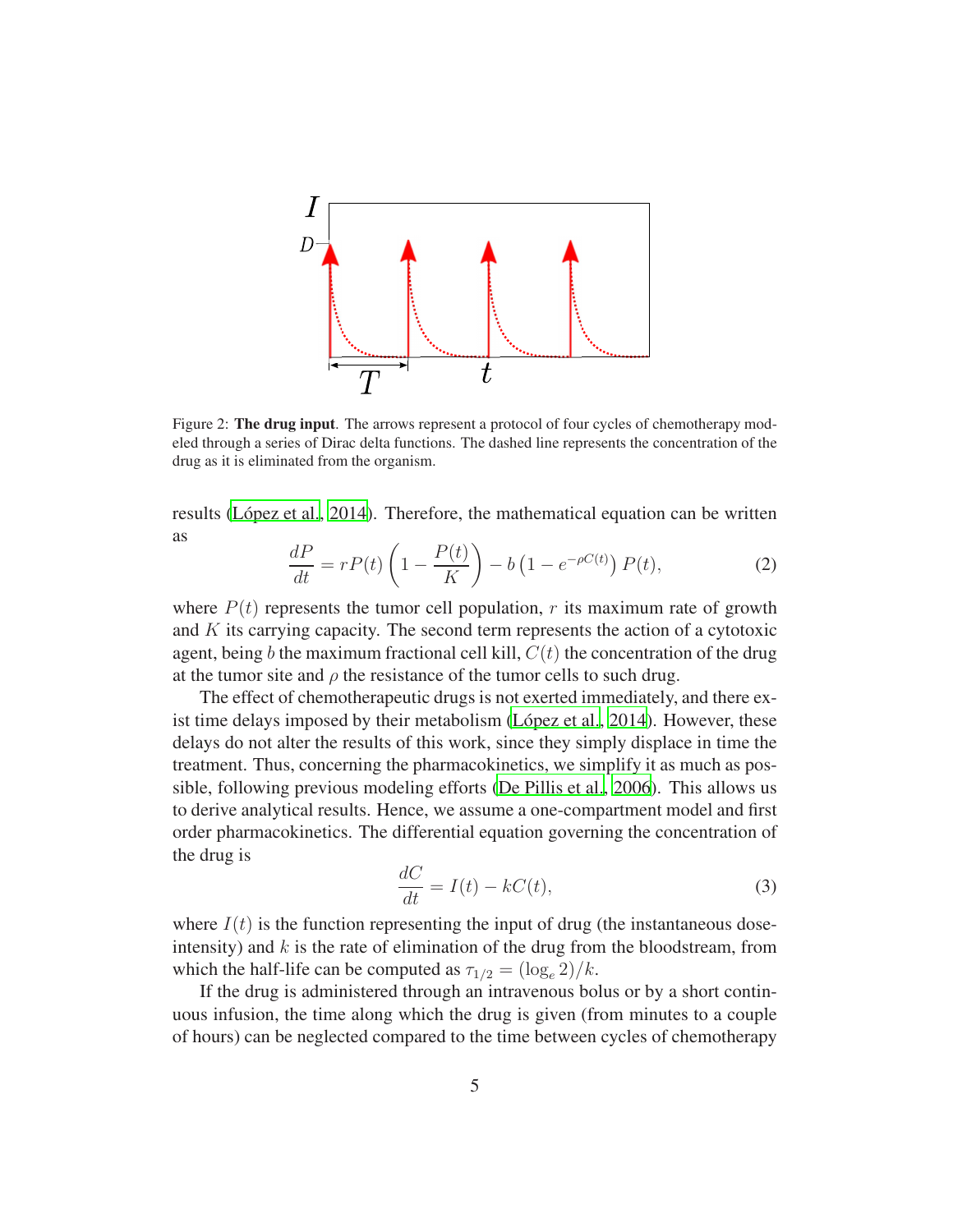(weeks), and we can safely approximate the input function as

<span id="page-5-0"></span>
$$
I(t) = \sum_{m=0}^{N_c} D\delta(t - mT),
$$
\n(4)

where  $\delta(t)$  is the Dirac delta function and T is the time elapsed between cycles. Therefore, every T weeks a dose of drug  $D$  is administered to the patient, during a treatment that comprises  $N_c$  cycles of chemotherapy. Note that, with this approximation, the dose-intensity  $\langle I \rangle$ , as computed from equation [\(1\)](#page-3-1), is simply given by D. For the moment, we consider that the same dose of drug is administered with each cycle. In Sec. [6](#page-13-0) our results are extended to more sophisticated protocols. For a representation of the protocol see Fig. [2.](#page-4-0) The solution to equation [\(3\)](#page-4-1) with a drug input given by equation [\(4\)](#page-5-0) at a time instant t between the  $(n - 1)$ -th and  $n$ -th cycle is

$$
C(t) = D \frac{e^{nkT} - 1}{e^{kT} - 1} e^{-kt}.
$$
\n(5)

If the drug is eliminated quickly (in comparison to the duration of the cycle) we can neglect the accumulation of the drug along the cycles of the treatment and use the approximation  $C(t) = De^{-k(t-(n-1)T)}$ , with t in the interval mentioned above. Or more simply

<span id="page-5-1"></span>
$$
C(t) = De^{-kt} \text{(mod } T). \tag{6}
$$

We now briefly describe the main features of the model dynamics. To this end, we consider the following set of parameters, which are chosen in conformity with experimental data. The values of  $r = 0.8$  week<sup>-1</sup> and  $K = 1 \times 10^9$  cells have been borrowed from the literature [\(De Pillis et al., 2005](#page-19-6)). Since the fastest growing tumor that can be imagined is an exponentially growing tumor with a constant rate value of  $r = 4.85$  week<sup>-1</sup>, we are considering a quite aggressive tumor. The carrying capacity corresponds to a detectable tumor mass of approximately one gram. The values of  $\rho = 0.1$  mg<sup>-1</sup> and  $b = 2.8$  week<sup>-1</sup> are within values appearing in other work as well [\(Gardner, 1996\)](#page-19-4). The dose of drug administered in these simulations is  $D = 60$  mg, while the rate of drug elimination  $k = 4.85$  week<sup>-1</sup> corresponds to a half-life of approximately one day. These are typical values of the drug doxorubicine, which is used in the treatment of locally advanced breast cancer, for example. Nevertheless, the effects of varying these parameters are inspected in Sec. [5.](#page-10-0) As can be seen in Fig. [3,](#page-6-0) if the drug is effective destroying the tumor cell population (low resistance), the tumor is considerably reduced when the drug concentration is high. However, as soon as most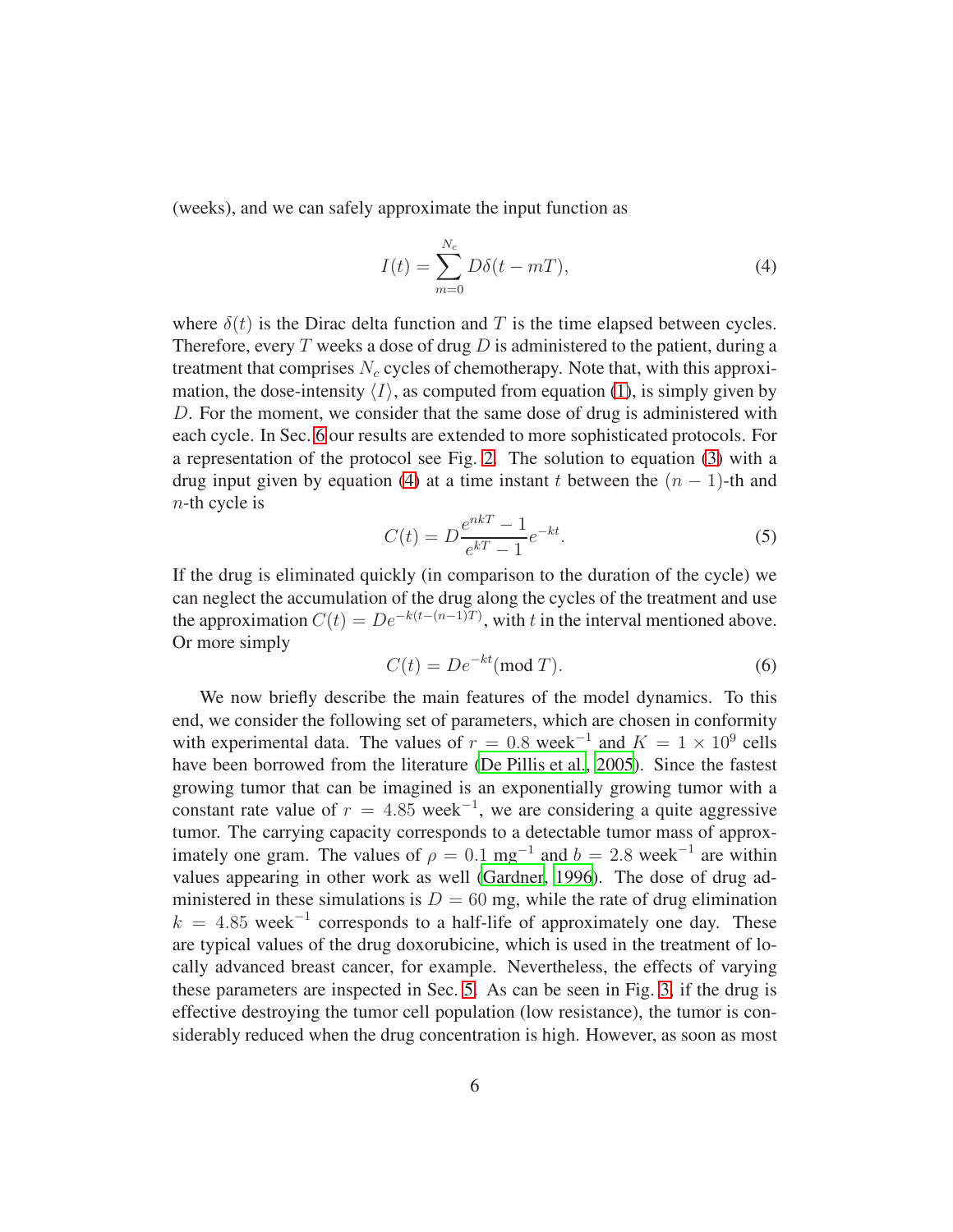

<span id="page-6-0"></span>Figure 3: Two protocols of chemotherapy. (a) A protocol consisting of two-week cycles  $(T = 2$  weeks) is able to reduce the size of the tumor (red) progressively. (b) A protocol whose drugs are administered every four weeks ( $T = 4$  weeks) is insufficient to reduce the size of the tumor progressively. The time series of the drug concentration  $C(t)$  is plotted for clarity (green), disregarding its specific values.

of the drug has been eliminated, the tumor resumes its growth. Consequently, if the period of time between cycles is too long, the protocol leads to an oscillatory dynamics and cannot be effective, bearing in mind that typical half-life values of cytotoxic drugs span from several hours to several days. Unlike other cancer treatments, where the drugs are given for longer periods of time and the phenomenon of drug resistance is more pronounced [\(Hirata et al., 2010](#page-19-7)), in chemotherapy the resulting oscillations are in general undesired. An example is the use of adjuvant chemotherapy for the treatment of breast cancer, where the phenomenon of resistance has not been demonstrated to be more important than the effect of dosedensity [\(Bonadona et al.](#page-18-1), [1995\)](#page-18-1).

These facts suggests that, having fixed the remaining parameters of the model, there exists a maximum time between cycles of chemotherapy that permits a progressive reduction of the tumor. And then, obviously, protocols set at values of T higher than such threshold (*i.e.*, not enough dose-dense), are useless. A mathematical function that allows to estimate the relation between the threshold value of the cycle periodicity and the model parameters is derived in the following sections.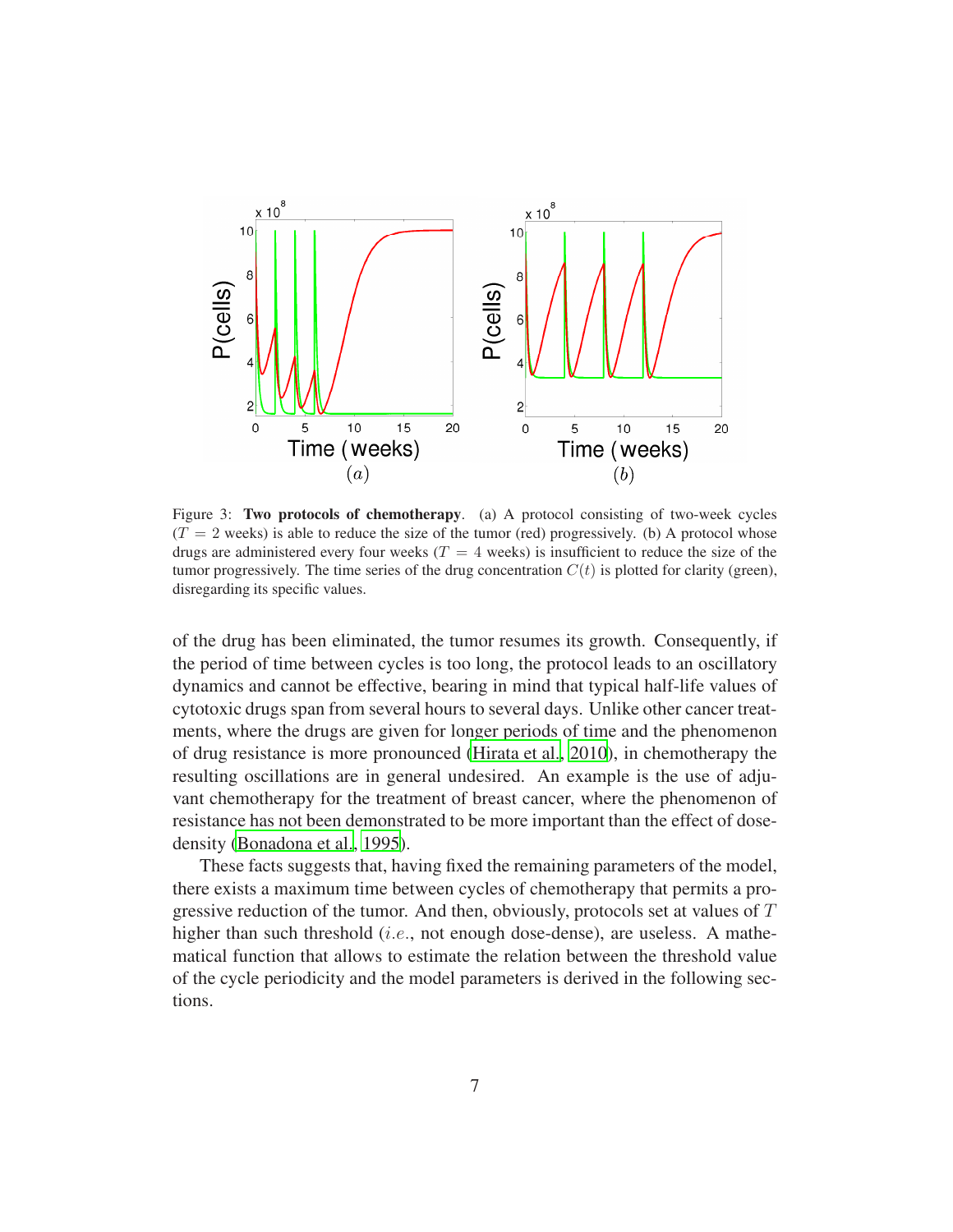#### <span id="page-7-2"></span>4. A one-dimensional map

To obtain a function that relates the threshold value of  $T$  with the other parameters of the model, we first derive a one dimensional map for cancer chemotherapy. In dynamical systems, a map is a function that relates a set of possible states with itself in an iterative manner. In our case, this function relates the size of the tumor right before two successive cycles of chemotherapy. The first assumption in this derivation is that the drugs are effective enough to reduce the size of the tumor at some time. An upper bound for the value of  $r$  that guarantees this condition is  $r < b(1 - e^{-\rho D})$ , which can be obtained by considering that  $rP(1 - P/K) \leq rP < b(1 - e^{-\rho C(t)}) P$  in equation [\(2\)](#page-4-2), which assures that  $\dot{P} < 0$ . Rearranging this condition we can also set a restriction on the minimal dose of drug required for a treatment to be effective, which is  $\rho D > \log_e(b/(b - r))$ . For this not to hold, the particular nature of the protocol would not have much importance, since the only effect of chemotherapy is just to slow the growth of the tumor, but not to reduce it. As depicted in Fig. [4,](#page-8-0) when the drug concentration is high, the second term on the right hand side of equation [\(2\)](#page-4-2) dominates over the first term. Conversely, once most of the drug has been eliminated  $C(t) \rightarrow 0$ , it occurs the other way around, *i.e.*, the second term is vanishingly small in comparison to the first. Thus, we can divide a cycle of chemotherapy  $[0, T)$  into two time intervals. The first interval  $[0, \tau)$  is dominated by the cytotoxic drugs, and during it, equation [\(2\)](#page-4-2) can be approximated as

<span id="page-7-0"></span>
$$
\frac{dP}{dt} = -b\left(1 - e^{-\rho C(t)}\right)P(t). \tag{7}
$$

During the second interval  $[\tau, T]$  the tumor growth prevails, and therefore we can consider the growth term only

<span id="page-7-1"></span>
$$
\frac{dP}{dt} = rP(t)\left(1 - \frac{P(t)}{K}\right). \tag{8}
$$

These two equations can be easily integrated. However, a difficulty arises in order to estimate  $\tau$ , which represents the time at which the drug concentration has decreased to values for which the first term on the right hand side of [\(2\)](#page-4-2) starts to dominate over the second. One possibility is to approximate the growth of the tumor to exponential. Since this value is the maximum rate at which the tumor can grow (occurring for small tumor burdens), the value thus obtained is clearly a conservative overestimation. In this case, making use of equation [\(6\)](#page-5-1), the following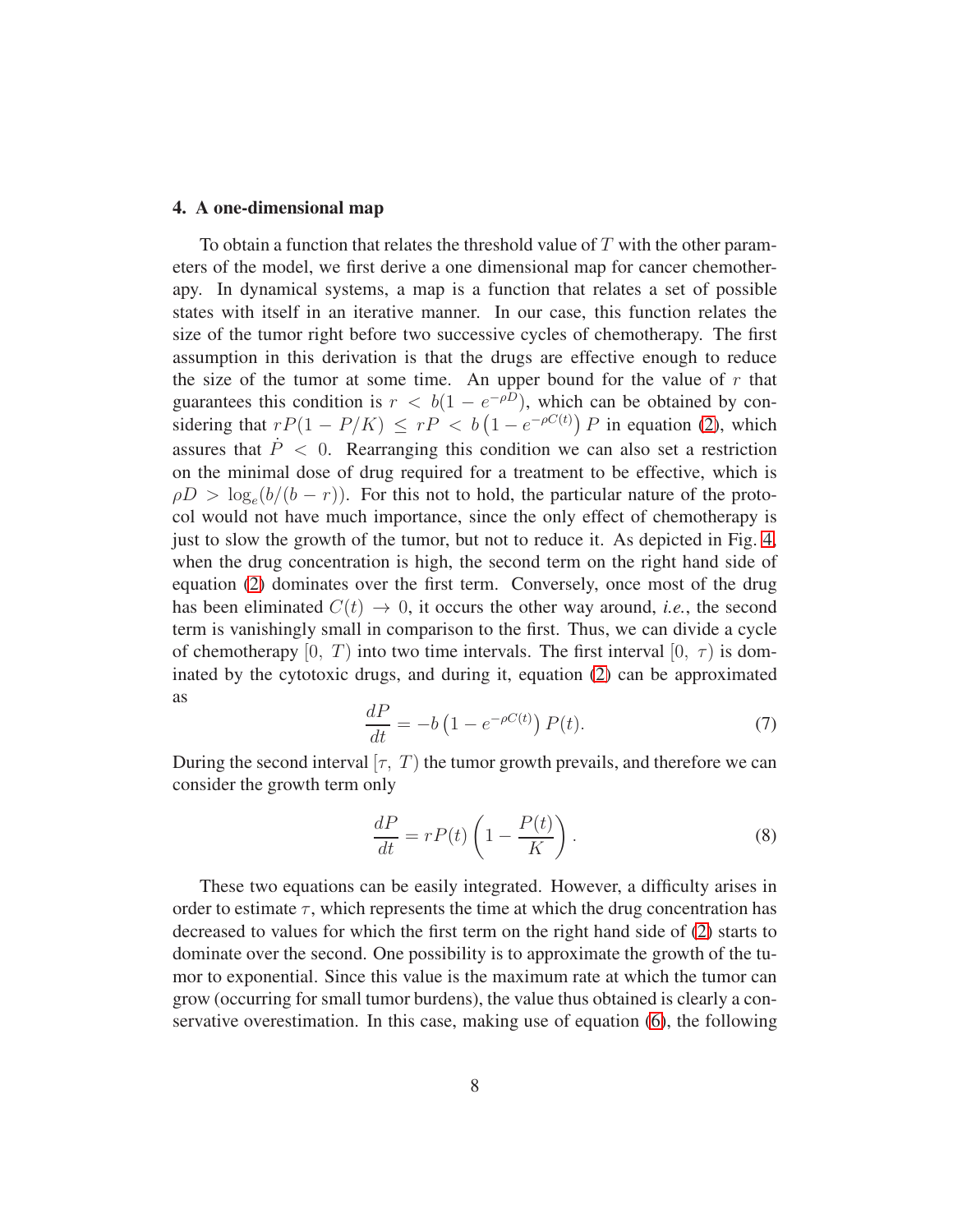

<span id="page-8-0"></span>Figure 4: The action of chemotherapy. A cycle of chemotherapy of length  $T$  can be subdivided into two time intervals. The red curve represents the time series of the tumor size  $P(t)$ , while the drug concentration  $C(t)$  is added for clarity (blue curve). During the first interval  $[0, \tau)$ , when the drug concentration is high  $C(t) > D/N$ , the chemotherapeutic drugs govern the dynamics and the tumor is reduced from its original size  $P(0)$  to a size  $P(\tau)$ . During the second interval  $[\tau, T)$ , which starts when the drug concentration has dropped to low levels, the tumor regrows from  $P(\tau)$ to its final size at the end of the cycle  $P(T)$ . Note that, by definition, the inequality  $\tau \leq T$  always holds.

inequality must hold

$$
r \ge b \left( 1 - e^{-\rho D e^{-kt}} \right). \tag{9}
$$

The value at saturation can be used to solve for  $\tau$ , yielding

<span id="page-8-1"></span>
$$
\tau = \frac{1}{k} \log_e (\rho D / \log_e (b/(b-r))). \tag{10}
$$

A simpler and less restrictive possibility is to assume that when the drug concentration has dropped to a certain level, its cytotoxic effect is negligible. Following this reasoning, we can write  $\tau = (\log_e N)/k$ , where N represents the fraction to which the drug concentration has dropped. Of course, comparison of this equation with equation [\(10\)](#page-8-1) allows to solve for  $N$ . More generally, a prudent choice could be to consider that when the concentration has reduced in an order of magnitude ( $N = 10$ ), the effects of the drug can be disregarded. In fact, for the parameter values presented in the previous section and this criterion, the estimated values of the time  $\tau$  obtained through these two different methods are quite similar (around four days). In what follows, for simplicity, and because the conclusions are more resounding, we consider a fixed value of N to illustrate our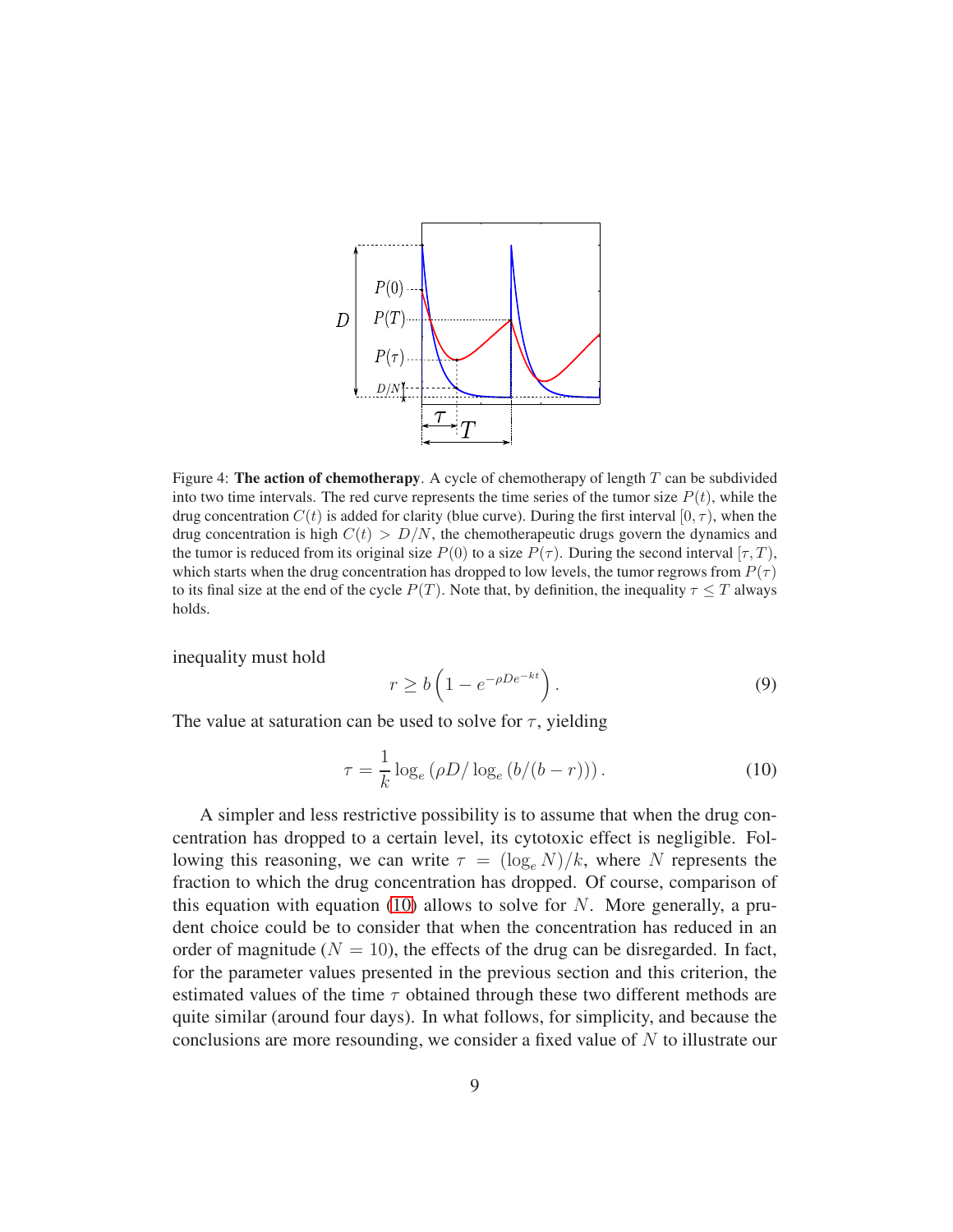results. Nevertheless, the first approach can be used to obtain similar conclusions, because  $\tau$  grows slowly when  $\rho D$  is increased.

Having explained this point, we can proceed to integrate the equations [\(7\)](#page-7-0) and [\(8\)](#page-7-1). Equation [\(7\)](#page-7-0) can be integrated as follows. In a first step we have

$$
\log_e(P(\tau)/P(0)) = -b\tau + b \int_0^{\tau} e^{-\rho D e^{-kt}} dt.
$$
 (11)

The integral appearing in the second term of the right hand side can be solved in terms of the exponential integral function  $Ei(x)$  (see Appendix A). The result is

$$
\int_0^{\tau} e^{-\rho D e^{-kt}} dt = \tau \frac{\text{Ei}(-\rho D) - \text{Ei}(-\rho D/N)}{\log_e N}.
$$
 (12)

If we define the fuction  $q$  as

$$
g(\rho D, N) \equiv \frac{\operatorname{Ei}(-\rho D) - \operatorname{Ei}(-\rho D/N)}{\log_e N},\tag{13}
$$

we finally obtain

<span id="page-9-0"></span>
$$
P(\tau) = P(0)e^{-b\tau(1-g)}.
$$
\n(14)

The function  $q(x, N)$  is analytic in the domain of interest  $[0, \infty) \times (1, \infty)$ and resembles an exponential decay, as can be seen in Fig. [5.](#page-10-1) This means that the survival fraction  $P(\tau)/P(0)$  at time  $\tau$  plateaus for increasing values of the dose. The value of the survival fraction at the plateau is  $e^{-b\tau}$ . This feature is characteristic of the Exponential Kill Model and does not appear in ordinary logkill models [\(Gardner](#page-19-4), [1996\)](#page-19-4). It states that at a certain point, which depends on the tumor resistance to the drugs, the increase of the dose intensity barely affects the survival fraction.

The solution to the logistic equation [\(8\)](#page-7-1) governing the second part of the chemotherapeutic cycle  $[\tau, T)$  is well-known. With these limits of integration, the solution can be written as

<span id="page-9-1"></span>
$$
P(T) = \frac{KP(\tau)e^{r(T-\tau)}}{K + P(\tau)(e^{r(T-\tau)} - 1)}.
$$
\n(15)

To conclude, we can substitute equation [\(14\)](#page-9-0) into equation [\(15\)](#page-9-1) to obtain the relation between the size of the tumor at the beginning and at the end of a cycle of chemotherapy

$$
P(T) = \frac{KP(0)}{Ke^{-r(T-\tau(1+b(1-g)/r))} + P(0)(1 - e^{-r(T-\tau)})}.
$$
\n(16)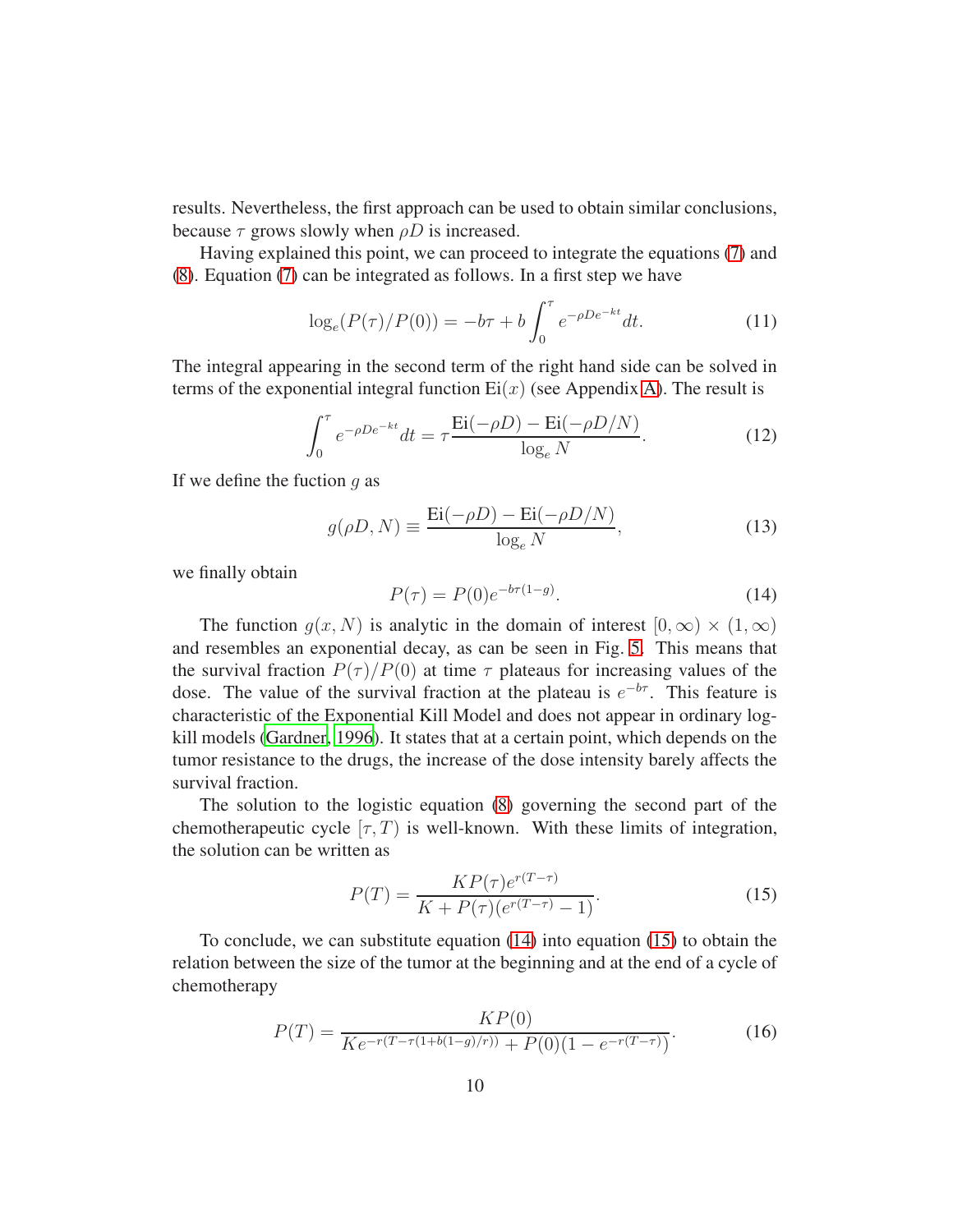

<span id="page-10-1"></span>Figure 5: The function  $g(x, N)$ . The resemblance between this function and a decaying exponential is shown. For  $x = 0$  it takes a value of 1 and it has an horizontal asymptote at  $y = 0$ .

If we define the constants  $\alpha = e^{-r(T-\tau(1+b(1-g)/r))}$  and  $\beta = 1 - e^{-r(T-\tau)}$ , the sequence that relates the size of the tumor cell population right when the  $n$ -th cycle starts and its size at the end of the cycle is

$$
P_{n+1} = \frac{KP_n}{\alpha K + \beta P_n}.\tag{17}
$$

In fact, we can nondimensionalize the tumor size population by dividing it by its carrying capacity, since it will not affect the results presented in the following section. In the new variable  $x = P/K$ , the map is nicely written as

<span id="page-10-2"></span>
$$
x_{n+1} = f(x_n) = \frac{x_n}{\alpha + \beta x_n}.\tag{18}
$$

#### <span id="page-10-0"></span>5. The shrinking condition

We proceed to study the stability properties of the one-dimensional map derived right above. The fixed points of the map satisfy the equation  $f(x^*) = x^*$ . If chemotherapy is able to completely reduce the size of the tumor, the orbit of any initial condition should asymptotically converge to a state of zero tumor cell population. In mathematical language,  $x^* = 0$  should be an attractor of the dynamical system. This imposes a constraint on the values that  $\alpha$  can take. Solving for  $x^*$ , we find two possible solutions, which are  $x_1^* = 0$  and  $x_2^* = (1 - \alpha)/\beta$ . To address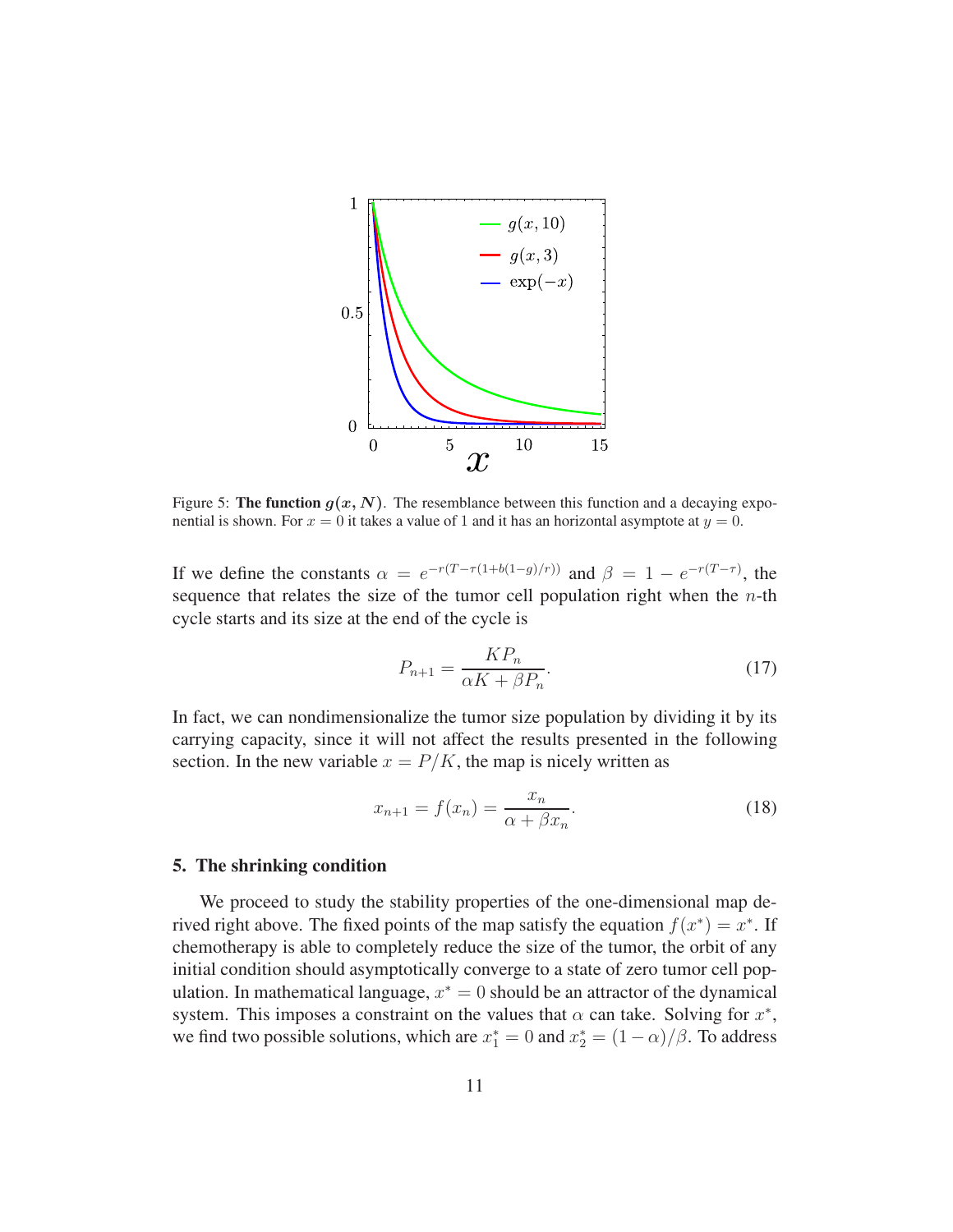the stability of the fixed points, the Jacobian has to be computed at these points. We obtain

$$
f'(x^*) = \frac{\alpha}{(\alpha + \beta x^*)^2}.\tag{19}
$$

Thus, for  $x_1^* = 0$ , the value of the Jacobian is  $1/\alpha$ , while for  $x_2^* = (1 - \alpha)/\beta$ , the value is  $\alpha$ . Since  $\alpha$  is positive, we have two possibilities. The first one is  $\alpha < 1$ , where  $x_1$  is a repelling fixed point, while  $x_2$  represents a stable state in which the tumor exists under its carrying capacity. Conversely, if  $\alpha > 1$ , the tumor can be eradicated, which is the desired situation. We can solve for  $T$  by expressing the parameter  $\alpha$  in terms of the parameters of the chemotherapeutic protocol and the rate of growth of the tumor. The result is

<span id="page-11-0"></span>
$$
T < \tau (1 + b(1 - g(\rho D, N))/r). \tag{20}
$$

As it can be seen, there certainly exists a threshold value of the period between cycles  $T_s = \tau (1 + b(1 - g(\rho D, N))/r)$  for a chemotherapeutic protocol to be effective. On what follows, we refer to this value as the *shrinking time*  $T_s$ . Protocols that are sufficiently dose-dense (*i.e.*,  $T < T_s$ ) provide a sustained reduction of the tumor. Note that, since our estimation of the time  $\tau$  does not depend on K, there is no dependence of  $T_s$  on the carrying capacity of the tumor K. This is an advantage, since, in general, it is not easy to determine *a priori* the value of K.

We now examine the nature of the functional relation between  $T_s$  and the parameters representing the dose D, the resistance  $\rho$ , the maximum fractional cell kill  $b$  and the rate of growth  $r$  of the tumor. Since these four parameters appear in pairs in equation [\(20\)](#page-11-0),  $\rho$  and D multiplying each other while b and r dividing each other, we can simplify the study by defining two new dimensionless parameters from them. We call one of them the effective dose  $D^* = \rho D$ , while the other is named the relative maximum fractional cell kill  $b^* = b/r$ . In the following we consider  $N = 10$ , which, as previously stated, gives similar results that equation [\(10\)](#page-8-1). With the new parameters, the shrinking time can be written as  $T_s = (\log_e 10)(1 + b^*(1 - g(D^*, 10)))/k$ , where we use the same value of k as before. As it is shown in Fig. [6,](#page-12-0) the higher the effective dose  $D^*$ , the higher the shrinking time can be raised. However, it is clearly appreciated that the value plateaus for high doses, and a point is reached for which increasing the dose intensity does not allow to reduce noticeably the dose density. This is an important prediction of the present work. Increasing the dose of a protocol might not be very useful (even if there was no toxicity) if its density is under a certain value. An approximation of the limiting value is attained for  $D^* \to \infty$  and can be computed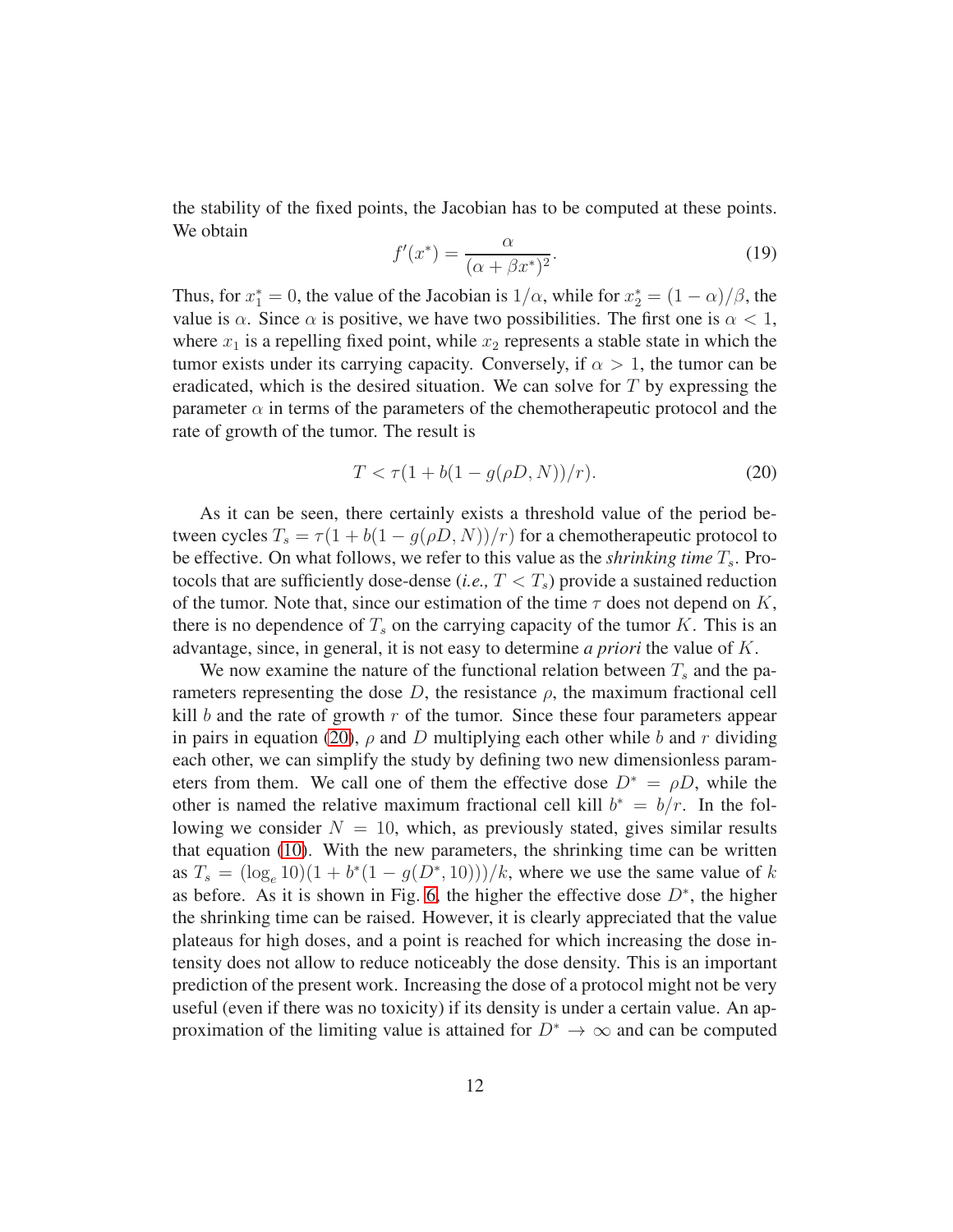

<span id="page-12-0"></span>Figure 6: The shrinking condition  $T_s$ . The curves  $T_s$  are represented against the effective dose  $D^*$  and for different values of the relative maximum fractional cell kill  $b^*$ . The colored regions  $T < T_s$  represent sufficiently dose-dense protocols. Note how the curves asymptote to a value  $T_{\infty}$ , showing that the increase in dose does not provide substantial benefits if the density of the protocol is not enough.

as  $T_{\infty} = \tau (1 + b^*)$ . As shown in Fig. [6,](#page-12-0) typical values of this time span from less than a week to several weeks. Concerning the relative fractional cell kill, it is evident that the shrinking time increases with it. Thus, in our model, slower growing tumors and higher maximum fractional cell kill (more destructive drugs) permit to reduce the density of the protocol.

Even though the existence of a shrinking time does not depend on additional hypothesis, the precise value that it takes, certainly does. It is at this point that the Norton-Simon hypothesis comes into play. For tumors that have less proliferating cells, the effects of chemotherapy are expected to be smaller, since chemotherapy is more effective on proliferating than quiescent cells. This phenomenon would maintain a similar value of  $b^*$ , by reducing the value of  $b$ . Therefore, our results are also valid for other types of tumor growth, and are always relevant as long as the relative maximum fractional cell kill is sufficiently small. For example, for haematological cancers we can use exponential growth  $P = rP$  instead of equation [\(8\)](#page-7-1) and derive equivalent equations. There is also evidence pointing to the fact that some solid tumors do not follow a sigmoidal growth, and that their mean radius increases linearly with time (Brú et al., 2003). This occurs because only the cells on the surface of these tumors are proliferating. Again, shrinking times can be computed following our recipe, with  $\dot{P} = rP^{2/3}$ . In principle, a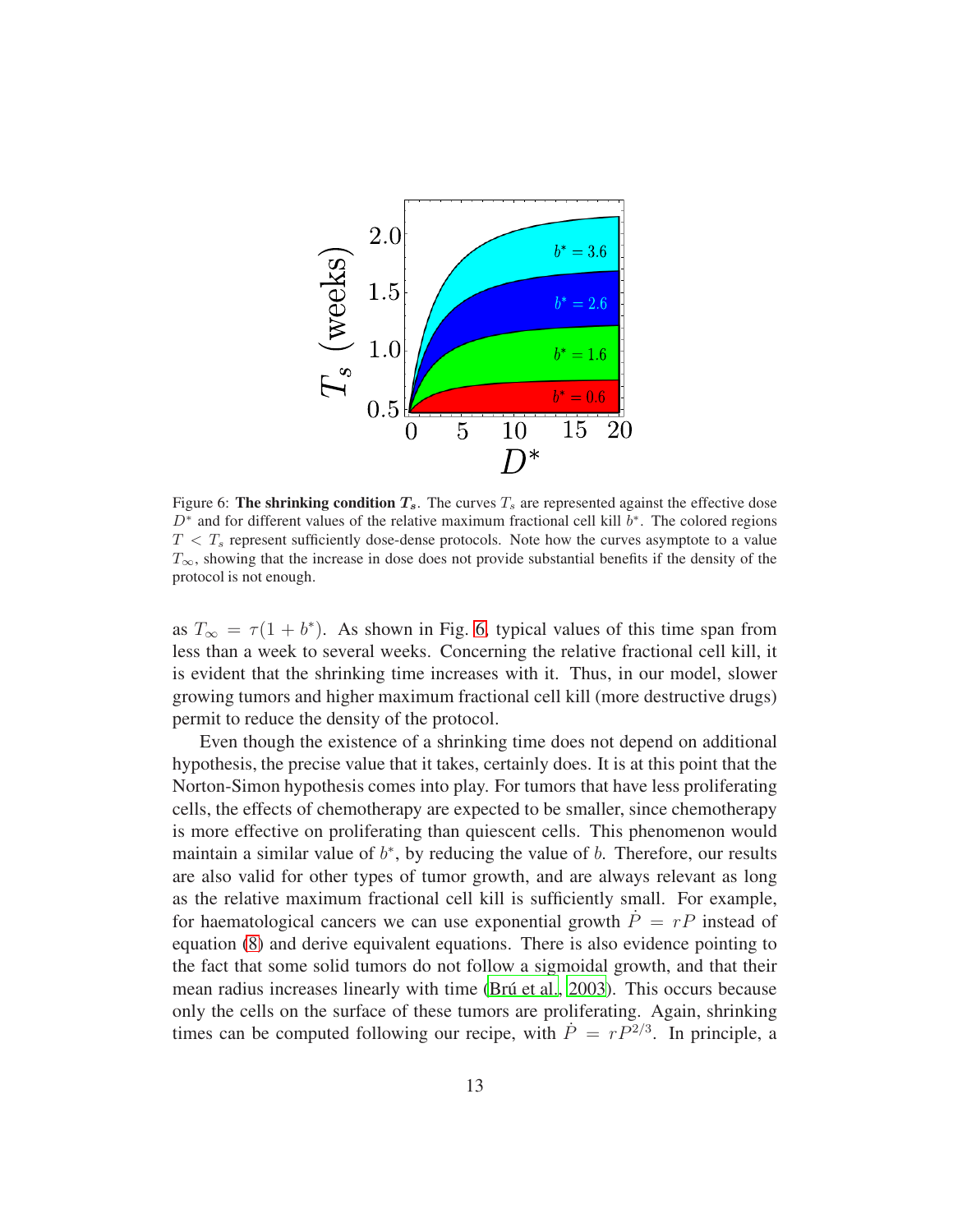tumor that follows this power law tends to grow considerably more slowly than an exponentially growing tumor with the same constant rate, because of the factor  $2/3$  in the exponent. In the case of a single connected tumor for which only cells on its surface grow, the constant rate is similar to the exponentially growing case. Its value can be computed as  $r = (36 \cdot \pi \rho)^{1/3}c$ , where  $\rho$  is the volumetric density of cells and  $c$  is the rate at which the radius grows. Even if the tumor is formed by a number  $N$  of pieces, as for example a disconnected tumor or a tumor that has metastasized, the constant rate can be estimated as  $r = (36 \cdot \pi \rho N)^{1/3}c$ , which is similar to the growth constant rates here considered. However, this does not mean that the value  $b^*$  is necessarily higher, because the maximum fractional cell kill of chemotherapy b, according to the Norton-Simon hypothesis, decreases as well.

#### <span id="page-13-0"></span>6. Combination protocols

Generally, several drugs are combined in a protocol of chemotherapy. For example, an ordinary protocol of chemotherapy for locally advanced breast cancer can combine at least three cytotoxic drugs, such as cyclophosphamide, epirubicin and flurouracil [\(Burnell et al.](#page-18-3), [2010](#page-18-3)). It is therefore pertinent to ask if the map obtained in Sec. [4](#page-7-2) can be extended to derive the shrinking conditions for more complex protocols. Fortunately, the answer is affirmative. We first consider an imaginary protocol consisting of two drugs (see Fig. [7\)](#page-15-0), which are given in an alternate fashion (a cycle of the first drug followed by a cycle of the other drug). Since each drug has its own parameters  $\alpha_i$  and  $\beta_i$ , after the first cycle we have

$$
x_1 = f_1(x_0) = \frac{x_0}{\alpha_1 + \beta_1 x_0}.\tag{21}
$$

Then, the second cycle is applied

$$
x_2 = f_2(x_1) = \frac{x_1}{\alpha_2 + \beta_2 x_1}.
$$
 (22)

Now, we have to note that equation  $(18)$  can be regarded as a Möbius transformation, restricted to the real numbers and with two parameters fixed. This means that the composition of the two maps yields the same map, but with two different parameters  $(\alpha, \beta)$ . Mathematically we have  $f = f_2 \circ f_1$ , with  $x_2 = f(x_0)$ . The new parameters are related to the old ones through the relations

$$
\alpha = \alpha_1 \alpha_2, \beta = \beta_2 + \alpha_2 \beta_1,\tag{23}
$$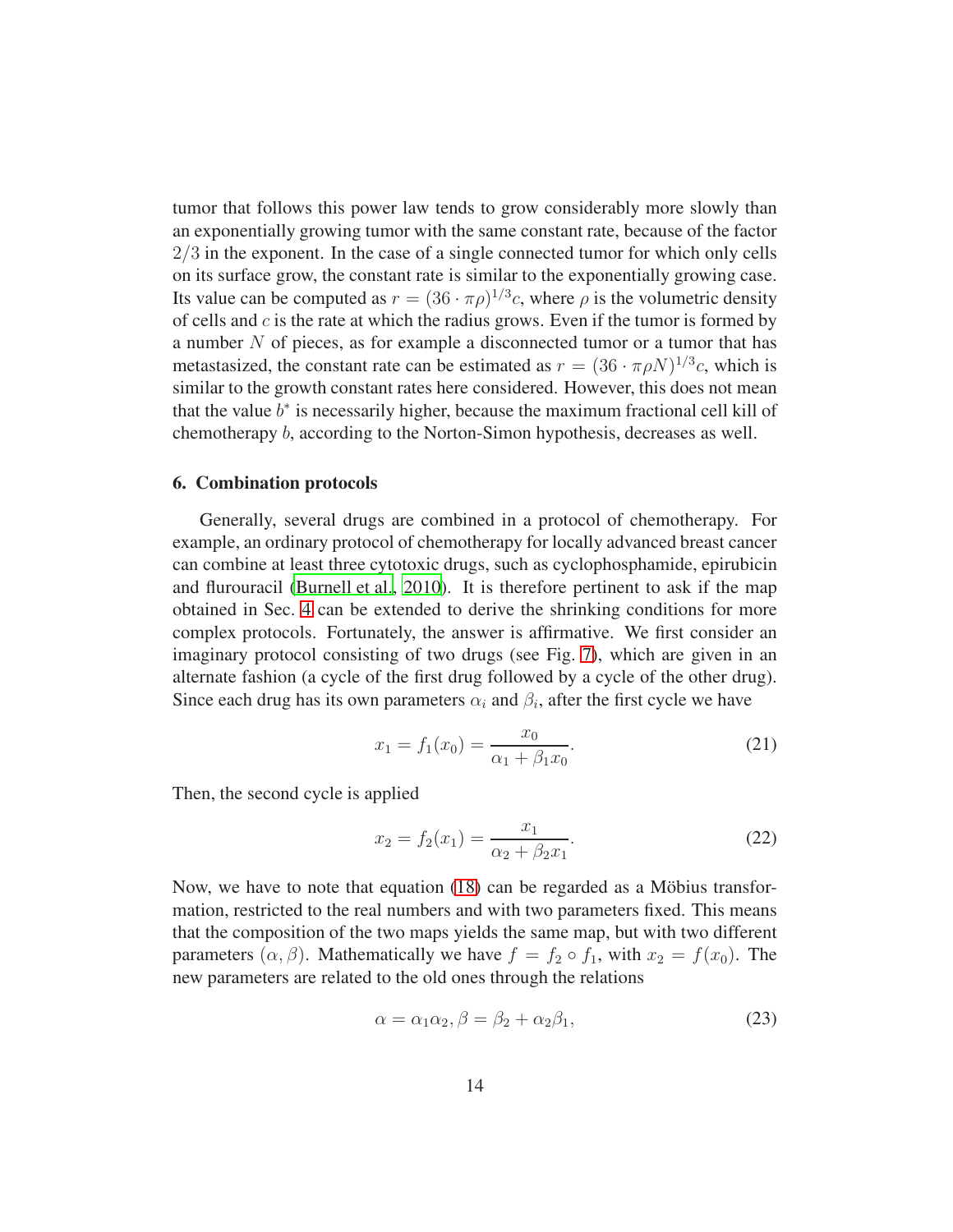which define a Lie group relation between the group elements  $g = (\alpha, \beta)$  and can be represented as the product of matrices  $R(g)$  of the form

$$
R(g) = \left(\begin{array}{cc} \alpha & 0\\ \beta & 1 \end{array}\right). \tag{24}
$$

In other words, there is an underlying Lie group structure that allows us to reduce the complex protocol to a simple one. This group representation clearly resembles to the affine group. In fact, if  $\alpha$  and  $\beta$  belonged to  $\mathbb{R}_{>0}$  and  $\mathbb R$  respectively, f would define an action of the half-plane on the real line. However, in our case  $\alpha$  and  $\beta$  belong to the interval [0, 1], and therefore, the inverse element is lost (there is no such thing as a cycle of antichemotherapy). In summary, we can combine alternated drugs in a protocol with no difficulty to give estimations of the shrinking time. Since we have  $\alpha > 1$ , and  $\alpha_1$  and  $\alpha_2$  are exponentials, for the present example we have

$$
T_s = \frac{1}{2} (\tau_1 (1 + b_1 (1 - g(\rho_1 D_1, N))/r) + \tau_2 (1 + b_2 (1 - g(\rho_2 D_2, N))/r)).
$$
 (25)

Thus, the new shrinking time is the arithmetic mean of the shrinking times of both drugs. Finally, two or more drugs are frequently given simultaneously. The general differential equation for a protocol with  $n_d$  non-interacting drugs given simultaneously, can be written as

$$
\frac{dP}{dt} = rP(t)\left(1 - \frac{P(t)}{K}\right) - \sum_{j=0}^{n_d} b_j \left(1 - e^{-\rho_j C_j(t)}\right) P(t).
$$
 (26)

In this case, if the drugs have very different half-lives, we can derive again the same map, but the development is more complicated. Note that, to estimate  $\tau$ to construct the map, we have to choose between the different  $\tau_i$  of each drug  $(j = 1, ..., n_d)$ . We can consider as an approximation the maximum of these times  $\max \tau_j$ , but this procedure complicates the integrals associated to the other drugs, and their solution involves the gamma function. However, if the half-lives of the drugs are not so different, we can approximate all the  $\tau_j$  to a single value. Then, the solution is much more simple. For example, with two drugs given simultaneously we have the shrinking time

$$
T_s = \tau_1 (1 + b_{11}(1 - g(\rho_{11}D_{11}, N))/r + b_{12}(1 - g(\rho_{12}D_{12}, N))/r), \qquad (27)
$$

where a matrix notation has been adopted for the parameters b,  $\rho$  and D, corresponding to each chemotherapeutic drug. This equation tells us that giving more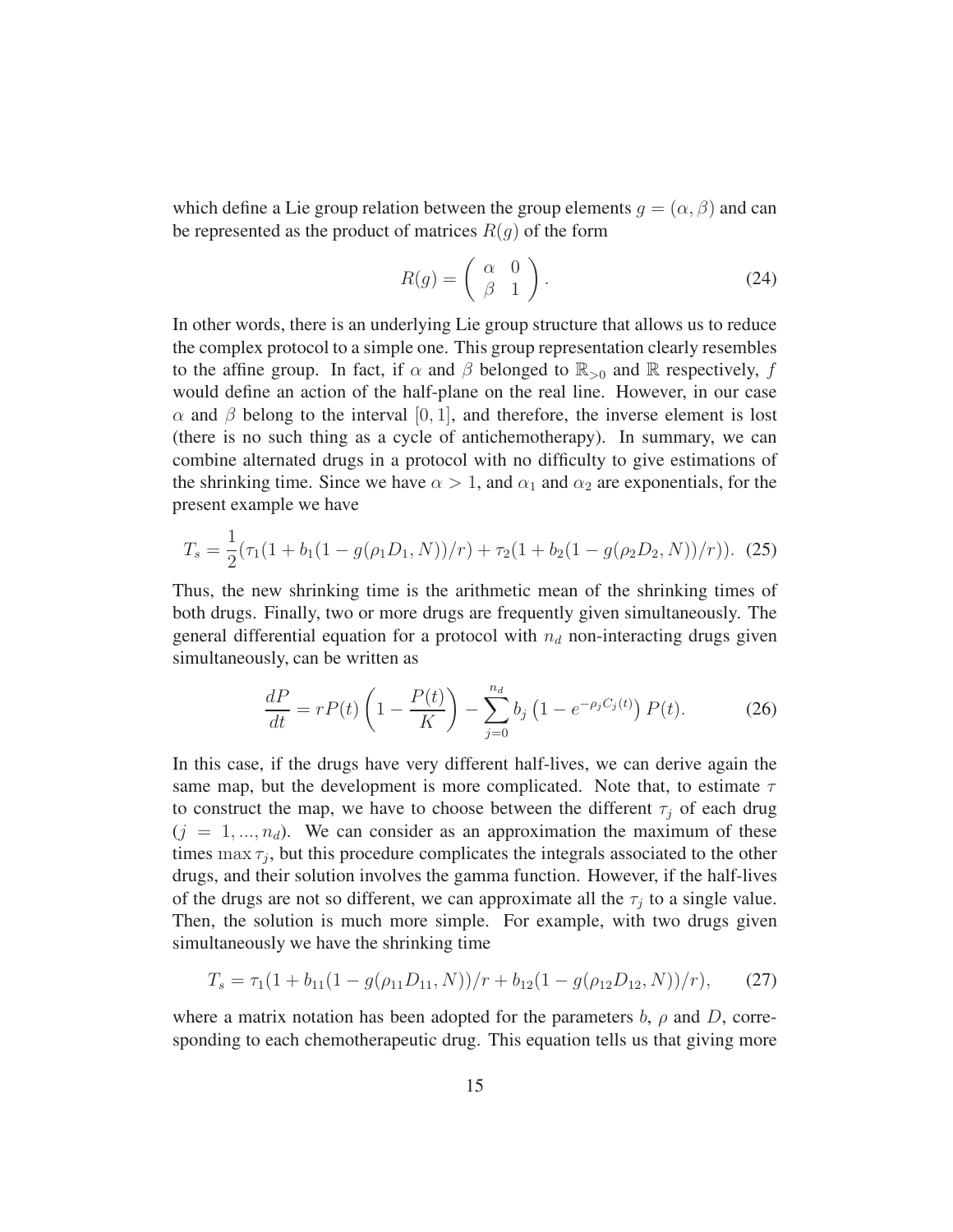

<span id="page-15-0"></span>Figure 7: Protocols with several drugs. (a) An alternate protocol consisting of two drugs. (b) A protocol consisting of two simultaneously administered drugs alternated with a single administered drug. Note how in the latter case the time  $\tau$  is approximated to the highest value of the two drugs (red and blue).

drugs at a time allows us to relax the frequency (dose-density) of the protocol. Of course, this comes at the expense of more toxicity.

Therefore, a general approximation of the shrinking time for an arbitrary protocol, as shown in Fig. [7,](#page-15-0) as long as the half-lives of simultaneously given drugs are similar, is

$$
T_s = \frac{1}{n} \sum_{i=1}^n \sum_{j=1}^{n_i} \tau_i (\delta_{ij} + b_{ij} (1 - g(\rho_{ij} D_{ij}, N))/r), \qquad (28)
$$

where  $\delta_{ij}$  is the Kronecker delta and  $\tau_i$  is the time for which simultaneously given drugs have decayed to sufficiently low levels. The variable  $n_i$  is the number of simultaneous drugs given at the *i*-th step of an alternate protocol comprising  $n$ steps. To conclude this section, we recall that if two different drugs are given sequentially (some cycles of the first followed by a number of cycles of the second), the whole treatment can be reduced to two subtreatments, having its own shrinking time value each.

## 7. Conclusions

The existence of a shrinking time is a sound argument that supports the use of dose-dense protocols and it is in conformity with other works on chemotherapy [\(Fornier and Norton, 2005;](#page-19-5) [Norton](#page-20-10), [2005\)](#page-20-10), which defend the equal importance of dose-density and dose-intensity. However, even though the administration of two-week cycles of chemotherapy represents statistically significant advantages compared to the conventional three-week administration, these benefits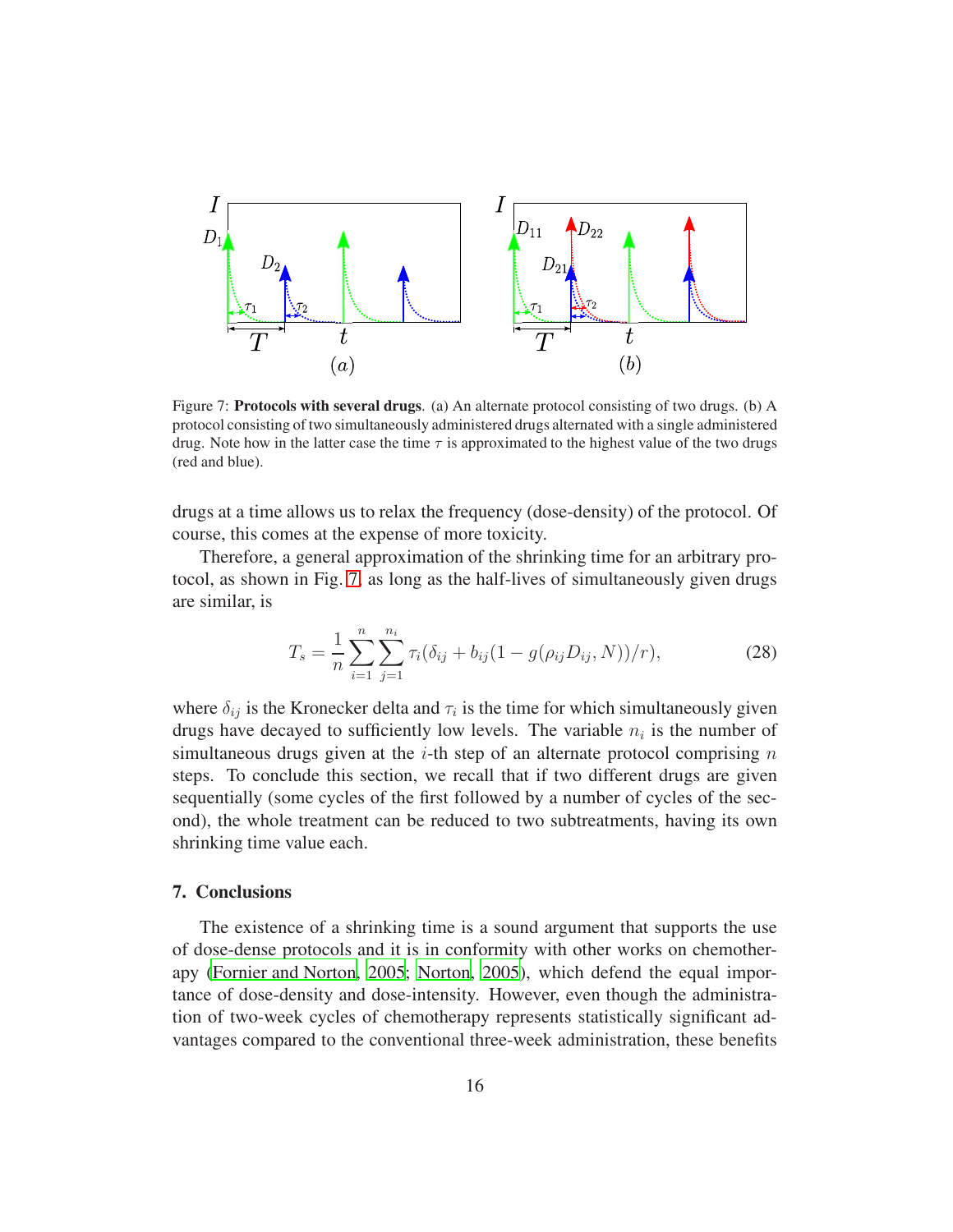are modest [\(Fornier and Norton, 2005](#page-19-5)). Moreover, recent investigations demonstrate that recurrence-free survival rates are not substantially improved by using tailored dose-dense chemotherapy instead of standard chemotherapy over a median of five years [\(Foukakis et al., 2016](#page-19-2)). Among other reasons, this could be explained by considering that, although dose-dense protocols can reduce significantly the survival fraction at the nadir, this reduction is not enough to avoid the regrowth of residual tumor cells. In addition, it must be recognized that, at some point, the introduction of more dose-dense protocols presents similar difficulties that the increase of dose-intensity. The increase of dose-density achieved by reducing the cycles below one week would be a synonym of an increase in doseintensity. Clearly put, in the limit of small times between cycles, dose-density is tantamount to dose escalation, which can introduce intolerable toxicities. Finally, we recall that part of the cells that comprise a solid tumor are frequently found in a quiescent state. In such a case too dose-dense protocols might not work, since quiescent cells are less susceptible to chemotherapy and some time after a cycle has caused its destruction might be necessary for these remaining cells to abandon their cell cycle arrest. Therefore, there is no doubt that dose-density presents numerous difficulties.

As our study suggests, chemotherapy might sometimes present the following contradiction. As time is given for the side-effects of chemotherapy to disappear and for the organism to restore its homeostasis, time is also given for the tumor to recuperate. In light of the facts argued in the previous paragraph, it is worth to examine if other treatment strategies, in addition to dose-densification, are possible. As an example, we wonder if some kind of targeted cytostatic drugs (whenever they exist) can be administered in a rather continuous fashion between cycles of chemotherapy to arrest the growth of the tumor during that time. Were this possible, the targeted cytostatic drug would have the effect of arresting the growth of the tumor only, while allowing the regrowth of healthy cells that are also destroyed by the cytotoxic drugs. We acknowledge that this method presents other difficulties, because it requires some degree of synchronization. If the cytostatic effect of the drug persists for the time a new cycle of cytotoxic drugs starts, the effectiveness of the last can be reduced. Again, this is so because chemotherapy is more efficient on dividing than quiescent cells. Moreover, if we could arrest the growth of tumor cells by means of some cytostatic targeted drug, the periodicity of the cycles might be relaxed and the toxic effects of chemotherapeutic drugs would be reduced. This, in turn, would perhaps allow an increase in the number of cycles as well.

In summary, we wonder if therapies might be improved as well if non-selective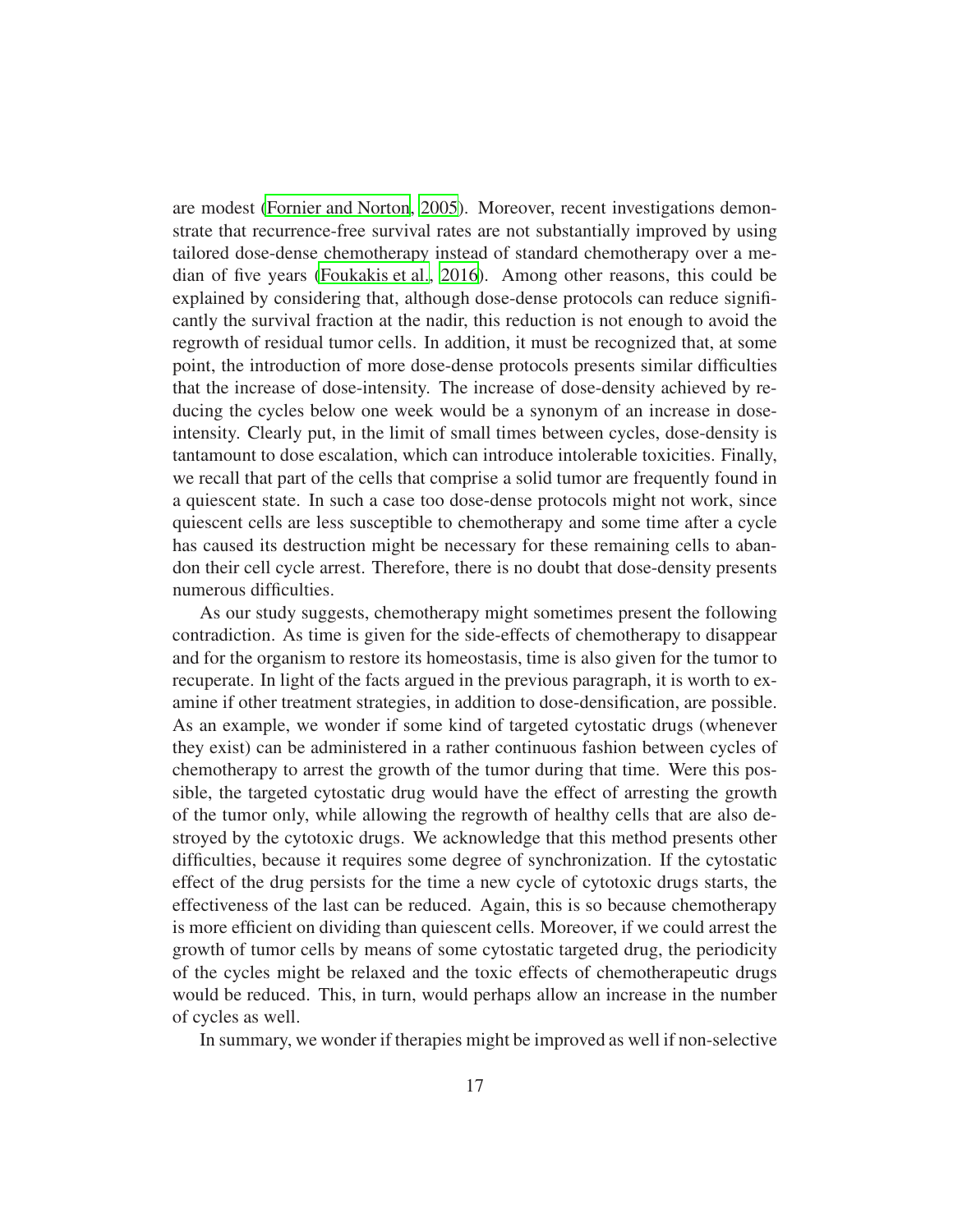destructive drugs are alternated with more specific and targeted drugs, which can prevent the regrowth of the tumor cells between cycles. Taking up the old concept of the magic bullet [\(Klaus and Ullrich, 2008\)](#page-20-11) proposed by Paul Ehrlich to denominate these selective drugs, we suggest that the cannonballs of traditional cytotoxic chemotherapy might be complemented with the magic bullets of some cytostatic targeted therapy administered between cycles. In principle, the idea is fairly simple and testable. Between cycles of destruction, stasis.

## Aknowledgments

This work has been supported by the Spanish Ministry of Economy and Competitiveness under Projects No. FIS2013-40653-P and by the Spanish State Research Agency (AEI) and the European Regional Development Fund (FEDER) under Project No. FIS2016-76883-P. M.A.F.S. acknowledges the jointly sponsored financial support by the Fulbright Program and the Spanish Ministry of Education (Program No. FMECD-ST-2016). A.G.L. akcnowledges the financial support of *Programa de Becas Iberoamérica. Santander Universidades. España,* 2015 for a research stay at the Universidade Federal do Paraná. K.C.I. acknowledges FAPESP (2015/07311-7).

#### Appendix A Solution to the integral

In Sec. [4,](#page-7-2) the following result has been used

<span id="page-17-0"></span>
$$
\int_0^{\tau} e^{-D^* e^{-kt}} dt = \tau \frac{\text{Ei}(-D^*) - \text{Ei}(-D^*/N)}{\log_e N},
$$
 (A1)

where  $Ei(x)$  is the exponential integral function, which is defined as

$$
Ei(x) = \int_{-\infty}^{x} \frac{e^t}{t} dt.
$$
 (A2)

Here we demonstrate the equality [\(A1\)](#page-17-0). To this end, we first perform a change of variables  $u = e^{-kt}$ . Therefore, the relation between the differential elements is  $du/u = -kdt$ . Recalling that we have considered  $\tau = (\log_e N)/k$ , the integral in the new variable reads

$$
\int_0^{\tau} e^{-D^* e^{-kt}} dt = -\frac{\tau}{\log_e N} \int_1^{1/N} \frac{e^{-D^* u}}{u} du.
$$
 (A3)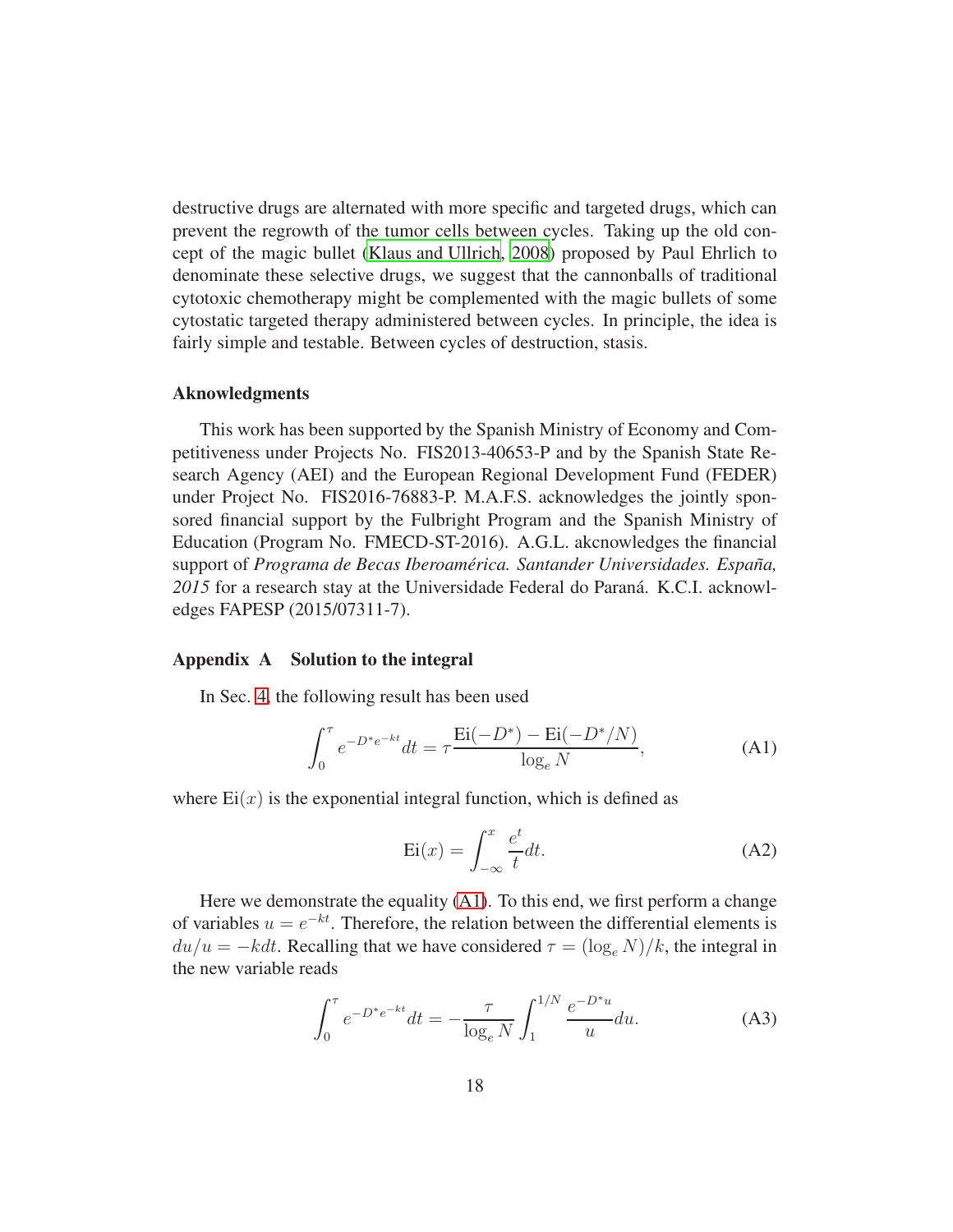Now, performing another change of variables  $x = -D^*u$ , we can rewrite the previous integral as

$$
\int_{1}^{1/N} \frac{e^{-D^*u}}{u} du = \int_{-D^*}^{-D^*/N} \frac{e^x}{x} dx.
$$
 (A4)

Finally, the last integral can be expressed as the sum of two integrals in the following way

$$
\int_{-D^*}^{-D^*/N} \frac{e^x}{x} dx = \int_{-\infty}^{-D^*/N} \frac{e^x}{x} dx - \int_{-\infty}^{-D^*} \frac{e^x}{x} dx.
$$
 (A5)

In this last step, the conditions  $D^* > 0$  and  $N > 1$  have been used, since the  $Ei(x)$  has a singularity at  $x = 0$ . The integrals appearing in this last equation are precisely the  $Ei(x)$  function.

#### References

#### References

- <span id="page-18-1"></span>Bonadonna G., Zambetti M., Valagussa P., 1995. Sequential or alternating doxorubicin and CMF regimens in breast cancer with more than three positive nodes: ten-year results. JAMA 273, 542-547.
- <span id="page-18-0"></span>Borges F. S., Iarosz K. C., Ren H. P., Batista A. M., Baptista M. S., Viana R. L., Lopes S. R., Grebogi C., 2014. Model for tumour growth with treatment by continuous and pulsed chemotherapy. Biosystems 116, 43-48.
- <span id="page-18-2"></span>Brú A., Albertos S., López J. A., Brú I., 2003. The universal dynamics of tumour growth. Biophs. J. 85, 2948-2961.
- <span id="page-18-3"></span>Burnell M., Levine M. N., Chapman J. A., Bramwell V., Gelmon K., Walley B., Vandenberg T., Chalchal H., Albain K. S., Perez E. A., Rugo H., Pritchard K., O'Brien P., Shepherd L. E., 2010. Cyclophosphamide, epirubicin, and Fluorouracil versus dose-dense epirubicin and cyclophosphamide followed by Paclitaxel versus Doxorubicin and cyclophosphamide followed by Paclitaxel in node-positive or high-risk node-negative breast cancer. J. Clin. Oncol. 28, 77- 82.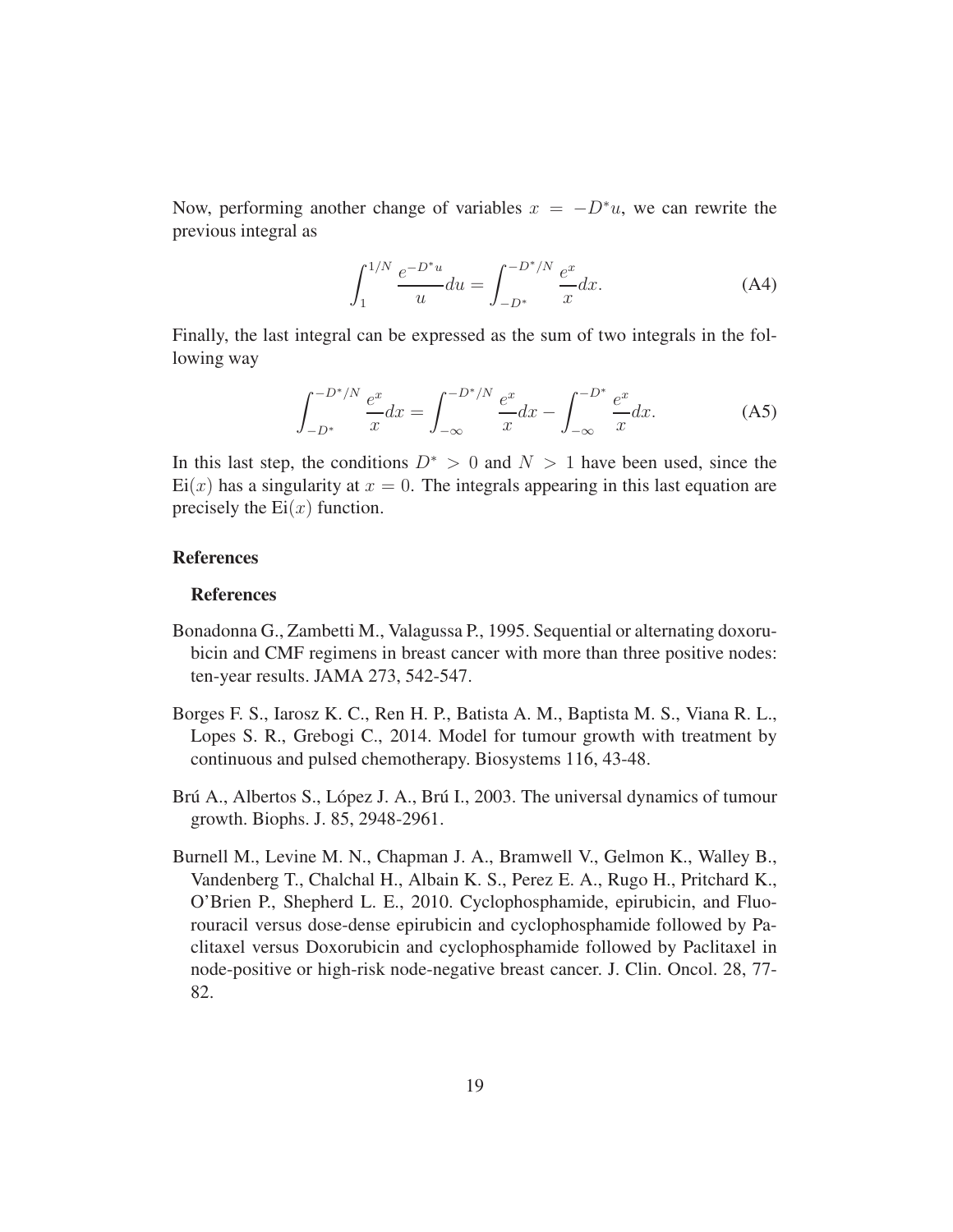- <span id="page-19-1"></span>Citron M. L., Berry D. A., Cirrincione C., Hudis C., Winer E. P., Gradishar W. J., Davidson N. E., Martino S., Livingston R., Ingle J. N., Perez E. A., Carpenter J., Hurd D., Holland J. F., Smith B. L., Sartor C. I., Leung E. H., Abrams J., Schilsky R. L., Muss H. B., Norton L., 2003. Randomized trial of dosedense versus conventionally scheduled and sequential versus concurrent combination chemotherapy as postoperative adjuvant treatment of node-positive primary breast cancer: first report of Intergroup Trial C9741/Cancer and Leukemia Group B Trial 9741. J. Clin. Oncol. 21, 1431-1439.
- <span id="page-19-6"></span>De Pillis L. G., Radunskaya A. E., Wiseman, C. L., 2005. A validated mathematical model of cell-mediated immune response to tumor growth. Cancer Res. 65, 235-252.
- <span id="page-19-3"></span>De Pillis L. G., Gu W., Radunskaya A. E., 2006. Mixed immunotherapy and chemotherapy of tumors: modelling, applications and biological interpretations. J. Theor. Biol. 238, 841-862.
- <span id="page-19-5"></span>Fornier M., Norton L., 2005. Dose-dense adjuvant chemotherapy for primary breast cancer. Breast Cancer Res. 7, 64-69.
- <span id="page-19-2"></span>Foukakis T., Von Minckwitz G., Bengtsson N. O., Brandberg Y., Wallberg B., Fornander T., Mlineritsch B., Schmatloch S., Singer C. F., Steger G., Egle D., Karlsson E., Carlsson L., Loibl S., Untch M., Hellström M., Johansson H., Anderson H., Malmstrm P., Gnant M., Greil R., Möbus V., Bergh J., 2016. Effect of tailored dose-dense chemotherapy vs standard 3-weekly adjuvant chemotherapy on recurrence-free survival among women with high-risk early breast cancer: A randomized clinical trial. JAMA 316, 1888-1896.
- <span id="page-19-4"></span>Gardner S. N., 1996. A mechanistic, predictive model of dose-response curves for cell cycle phase-specific and nonspecific drugs. Cancer Res. 60, 1417-1425.
- <span id="page-19-7"></span>Hirata Y., Bruchovsky N., Aihara K. 2010. Development of a mathematical model that predicts the outcome of hormone therapy for prostate cancer. J. Theor. Biol. 264, 517-527.
- <span id="page-19-0"></span>Hudis C., Seidman A., Baselga J., Raptis G., Lebwohl D., Gilewski T., Moynahan M., Sklarin N., Fennelly D., Crown J. P. A., Surbone A., Uhlenhopp M., Riedel E., Yao T. J., Norton L., 1999. Sequential dose-dense doxorubicin, paclitaxel, and cyclophosphamide for resectable high-risk breast cancer: feasibility and efficacy. J. Clin. Oncol. 17, 93-100.